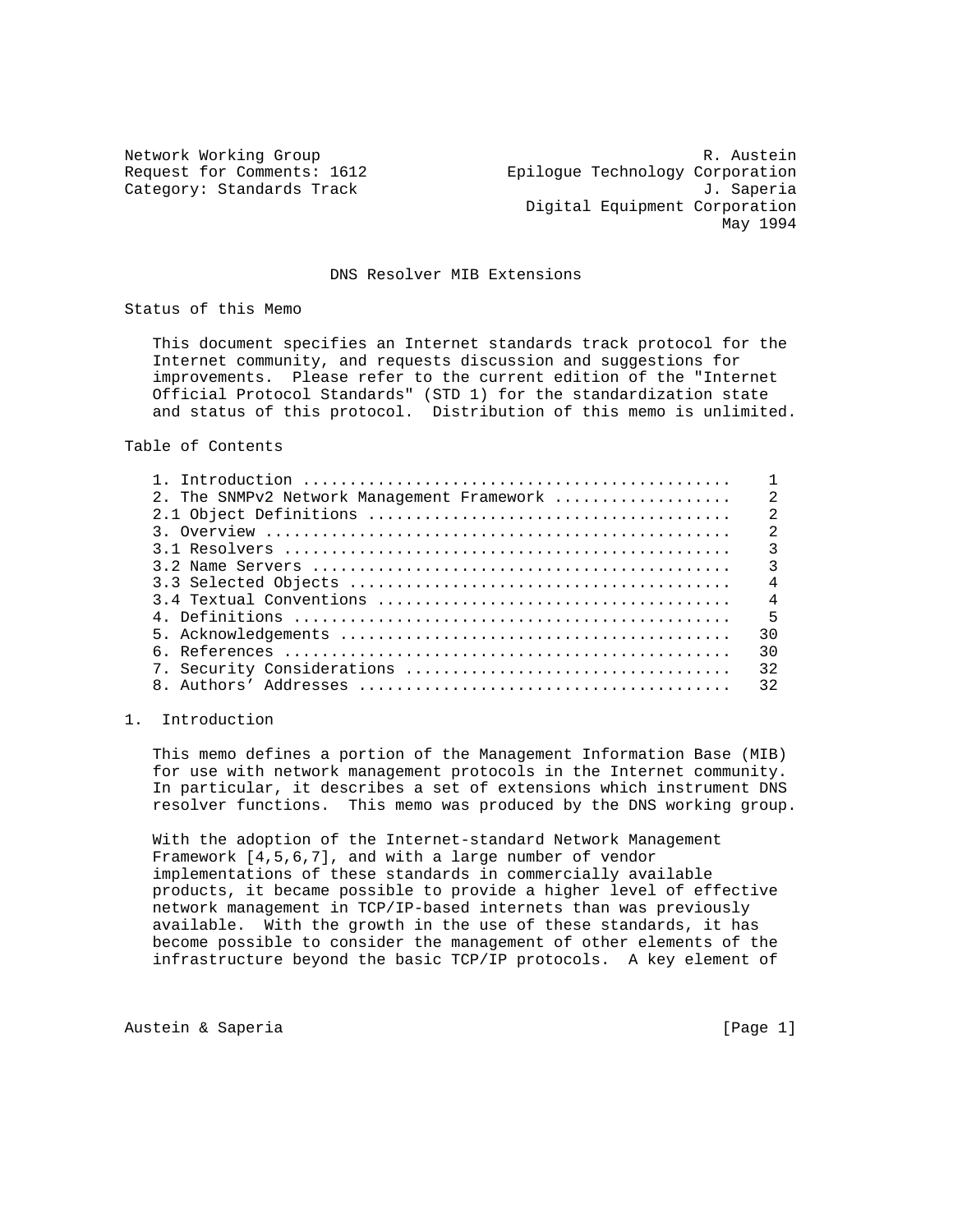the TCP/IP infrastructure is the DNS.

 Up to this point there has been no mechanism to integrate the management of the DNS with SNMP-based managers. This memo provides the mechanisms by which IP-based management stations can effectively manage DNS resolver software in an integrated fashion.

 We have defined DNS MIB objects to be used in conjunction with the Internet MIB to allow access to and control of DNS resolver software via SNMP by the Internet community.

2. The SNMPv2 Network Management Framework

 The SNMPv2 Network Management Framework consists of four major components. They are:

- o RFC 1442 which defines the SMI, the mechanisms used for describing and naming objects for the purpose of management.
- o STD 17, RFC 1213 defines MIB-II, the core set of managed objects for the Internet suite of protocols.
- o RFC 1445 which defines the administrative and other architectural aspects of the framework.
- o RFC 1448 which defines the protocol used for network access to managed objects.

 The Framework permits new objects to be defined for the purpose of experimentation and evaluation.

### 2.1. Object Definitions

 Managed objects are accessed via a virtual information store, termed the Management Information Base or MIB. Objects in the MIB are defined using the subset of Abstract Syntax Notation One (ASN.1) defined in the SMI. In particular, each object object type is named by an OBJECT IDENTIFIER, an administratively assigned name. The object type together with an object instance serves to uniquely identify a specific instantiation of the object. For human convenience, we often use a textual string, termed the descriptor, to refer to the object type.

3. Overview

 In theory, the DNS world is pretty simple. There are two kinds of entities: resolvers and name servers. Resolvers ask questions. Name servers answer them. The real world, however, is not so simple.

Austein & Saperia (Page 2)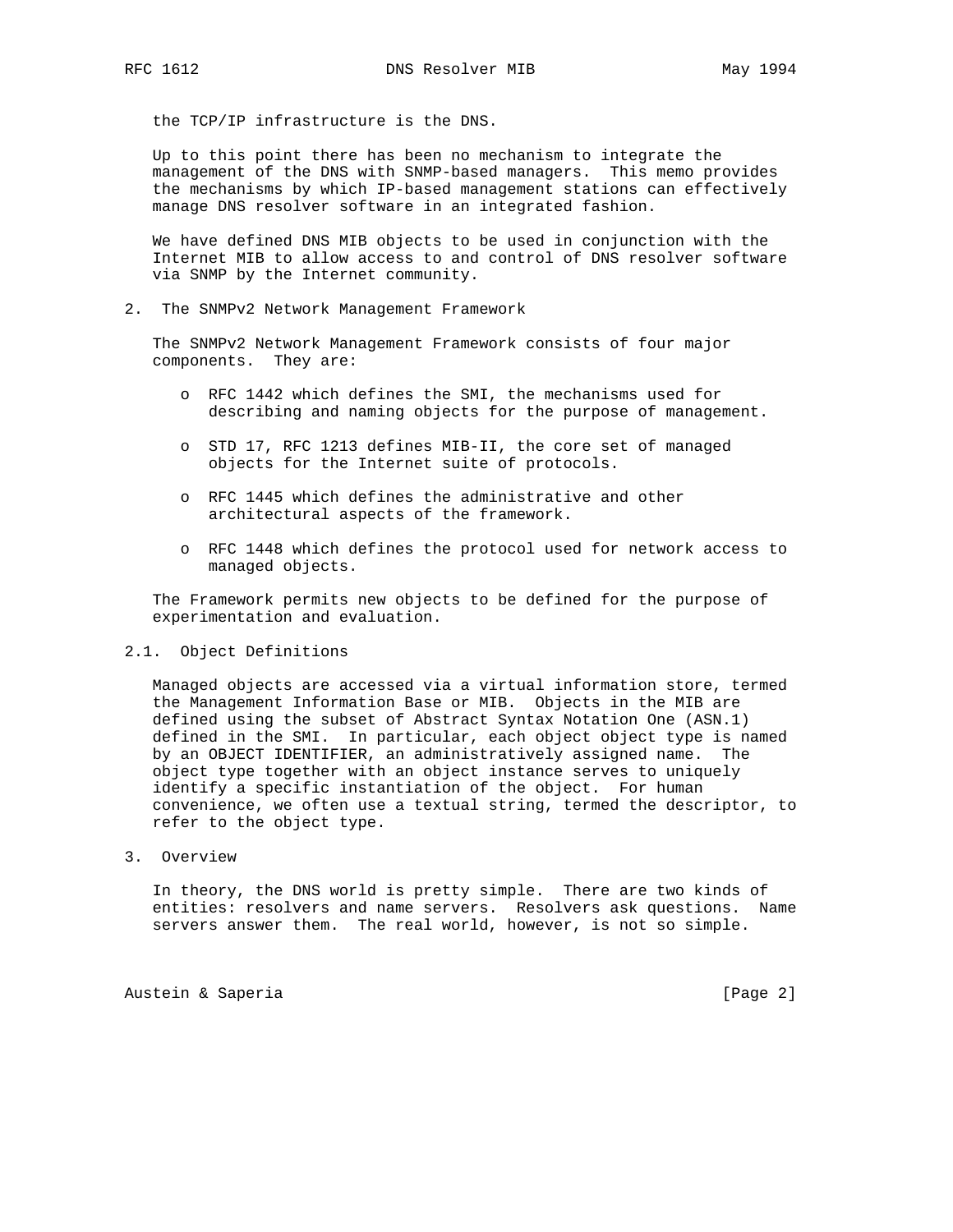Implementors have made widely differing choices about how to divide DNS functions between resolvers and servers. They have also constructed various sorts of exotic hybrids. The most difficult task in defining this MIB was to accommodate this wide range of entities without having to come up with a separate MIB for each.

 We divided up the various DNS functions into two, non-overlapping classes, called "resolver functions" and "name server functions." A DNS entity that performs what we define as resolver functions contains a resolver, and therefore must implement the MIB groups required of all resolvers which are defined in this module. Some resolvers also implement "optional" functions such as a cache, in which case they must also implement the cache group contained in this MIB. A DNS entity which implements name server functions is considered to be a name server, and must implement the MIB groups required for name servers which are defined in a separate module. If the same piece of software performs both resolver and server functions, we imagine that it contains both a resolver and a server and would thus implement both the DNS Server and DNS Resolver MIBs.

### 3.1. Resolvers

 In our model, a resolver is a program (or piece thereof) which obtains resource records from servers. Normally it does so at the behest of an application, but may also do so as part of its own operation. A resolver sends DNS protocol queries and receives DNS protocol replies. A resolver neither receives queries nor sends replies. A full service resolver is one that knows how to resolve queries: it obtains the needed resource records by contacting a server authoritative for the records desired. A stub resolver does not know how to resolve queries: it sends all queries to a local name server, setting the "recursion desired" flag to indicate that it hopes that the name server will be willing to resolve the query. A resolver may (optionally) have a cache for remembering previously acquired resource records. It may also have a negative cache for remembering names or data that have been determined not to exist.

# 3.2. Name Servers

 A name server is a program (or piece thereof) that provides resource records to resolvers. All references in this document to "a name server" imply "the name server's role"; in some cases the name server's role and the resolver's role might be combined into a single program. A name server receives DNS protocol queries and sends DNS protocol replies. A name server neither sends queries nor receives replies. As a consequence, name servers do not have caches. Normally, a name server would expect to receive only those queries to which it could respond with authoritative information. However, if a

Austein & Saperia (Page 3)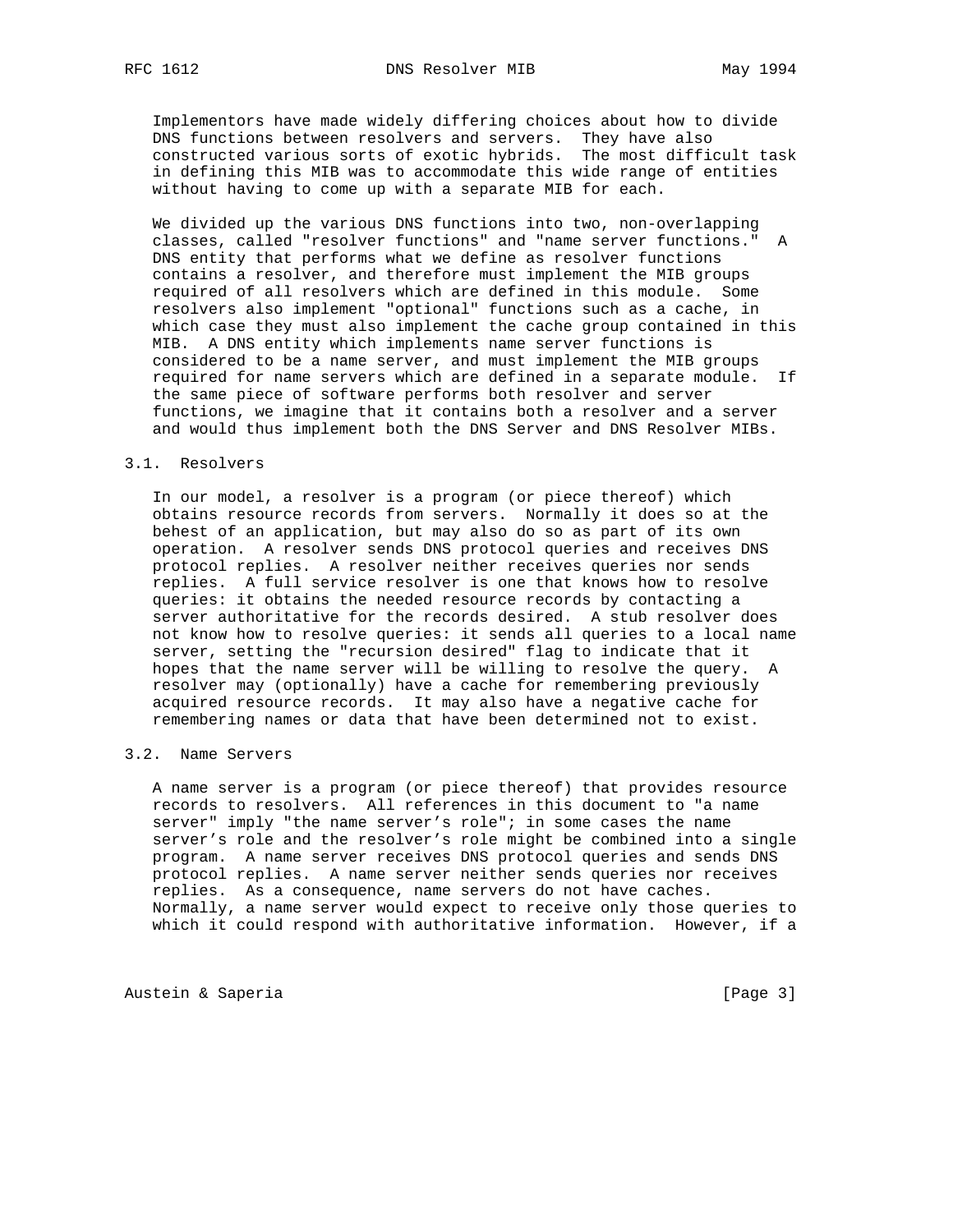name server receives a query that it cannot respond to with purely authoritative information, it may choose to try to obtain the necessary additional information from a resolver which may or may not be a separate process.

# 3.3. Selected Objects

 Many of the objects included in this memo have been created from information contained in the DNS specifications [1,2], as amended and clarified by subsequent host requirements documents [3]. Other objects have been created based on experience with existing DNS management tools, expected operational needs, the statistics generated by existing DNS implementations, and the configuration files used by existing DNS implementations. These objects have been ordered into groups as follows:

- o Resolver Configuration Group
- o Resolver Counter Group
- o Resolver Lame Delegation Group
- o Resolver Cache Group
- o Resolver Negative Cache Group
- o Resolver Optional Counter Group

 This information has been converted into a standard form using the SNMPv2 SMI defined in [9]. For the most part, the descriptions are influenced by the DNS related RFCs noted above. For example, the descriptions for counters used for the various types of queries of DNS records are influenced by the definitions used for the various record types found in [2].

# 3.4. Textual Conventions

 Several conceptual data types have been introduced as a textual conventions in the DNS Server MIB document and have been imported into this MIB module. These additions will facilitate the common understanding of information used by the DNS. No changes to the SMI or the SNMP are necessary to support these conventions.

 Readers familiar with MIBs designed to manage entities in the lower layers of the Internet protocol suite may be surprised at the number of non-enumerated integers used in this MIB to represent values such as DNS RR class and type numbers. The reason for this choice is simple: the DNS itself is designed as an extensible protocol,

Austein & Saperia (Page 4)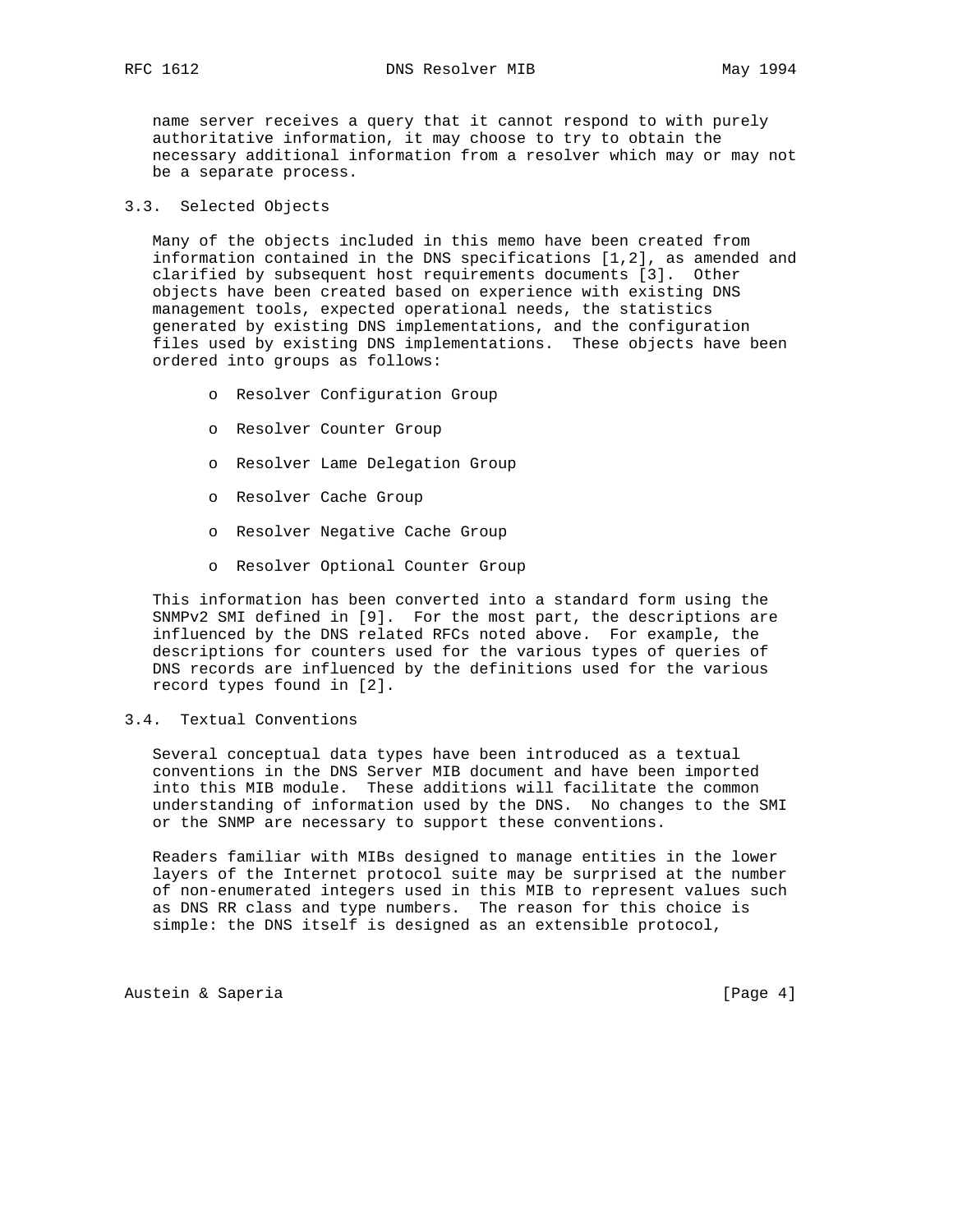RFC 1612 DNS Resolver MIB May 1994

 allowing new classes and types of resource records to be added to the protocol without recoding the core DNS software. Using non enumerated integers to represent these data types in this MIB allows the MIB to accommodate these changes as well.

4. Definitions

DNS-RESOLVER-MIB DEFINITIONS ::= BEGIN

 IMPORTS MODULE-IDENTITY, OBJECT-TYPE, IpAddress, Counter32, Integer32 FROM SNMPv2-SMI TEXTUAL-CONVENTION, RowStatus, DisplayString FROM SNMPv2-TC MODULE-COMPLIANCE, OBJECT-GROUP FROM SNMPv2-CONF dns, DnsName, DnsNameAsIndex, DnsClass, DnsType, DnsQClass, DnsQType, DnsTime, DnsOpCode, DnsRespCode FROM DNS-SERVER-MIB;

-- DNS Resolver MIB

```
 dnsResMIB MODULE-IDENTITY
       LAST-UPDATED "9401282250Z"
       ORGANIZATION "IETF DNS Working Group"
       CONTACT-INFO
               " Rob Austein
               Postal: Epilogue Technology Corporation
                       268 Main Street, Suite 283
                       North Reading, MA 10864
US US US
                  Tel: +1 617 245 0804
                  Fax: +1 617 245 8122
               E-Mail: sra@epilogue.com
                       Jon Saperia
               Postal: Digital Equipment Corporation
                       110 Spit Brook Road
                       ZKO1-3/H18
                       Nashua, NH 03062-2698
US US US
                  Tel: +1 603 881 0480
                  Fax: +1 603 881 0120
               E-mail: saperia@zko.dec.com"
       DESCRIPTION
               "The MIB module for entities implementing the client
               (resolver) side of the Domain Name System (DNS)
               protocol."
```
Austein & Saperia (Page 5)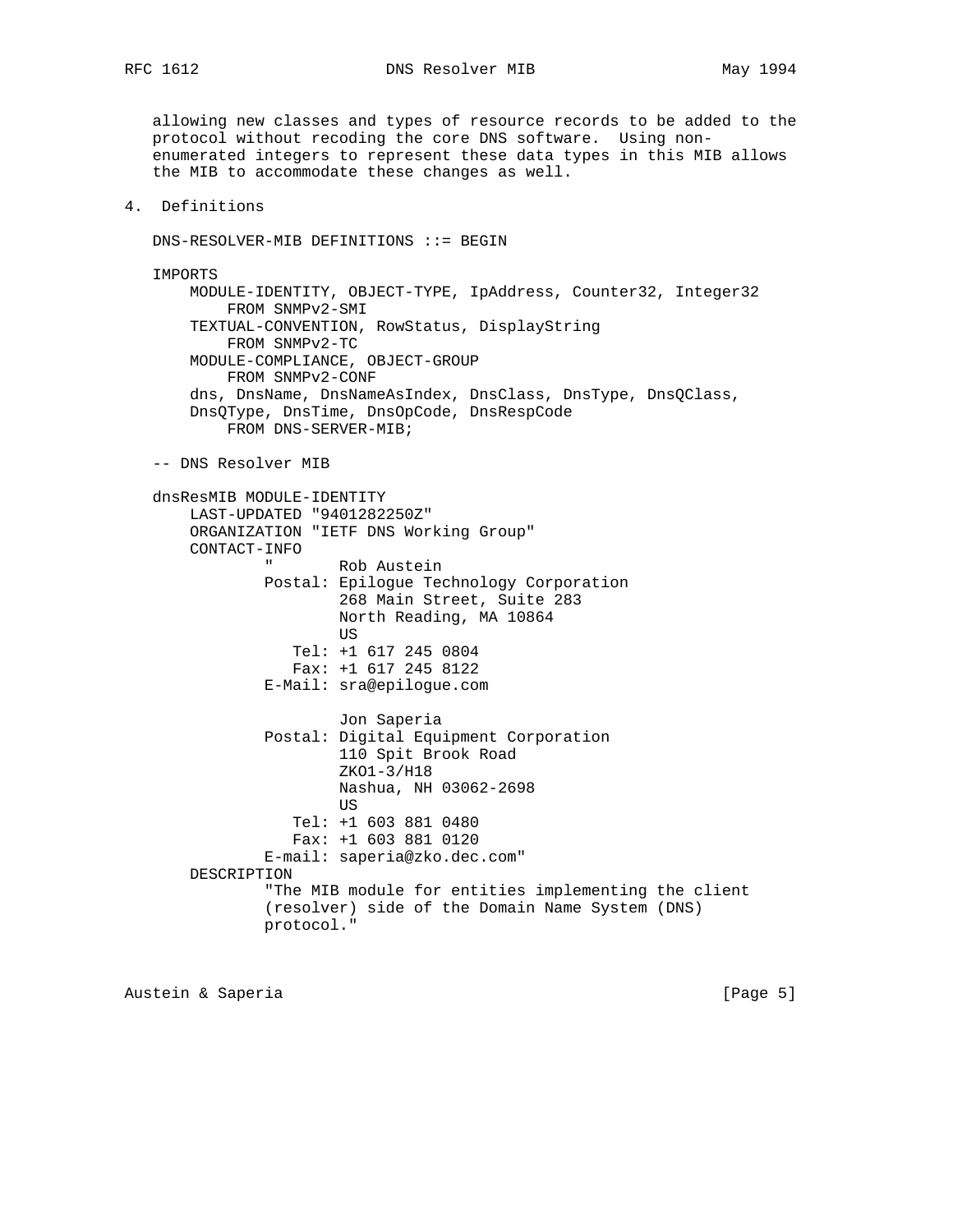```
RFC 1612 DNS Resolver MIB May 1994
```

```
::= \{ \text{dns } 2 \} dnsResMIBObjects OBJECT IDENTIFIER ::= { dnsResMIB 1 }
   -- (Old-style) groups in the DNS resolver MIB.
 dnsResConfig OBJECT IDENTIFIER ::= { dnsResMIBObjects 1 }
 dnsResCounter OBJECT IDENTIFIER ::= { dnsResMIBObjects 2 }
 dnsResLameDelegation OBJECT IDENTIFIER ::= { dnsResMIBObjects 3 }
 dnsResCache OBJECT IDENTIFIER ::= { dnsResMIBObjects 4 }
 dnsResNCache OBJECT IDENTIFIER ::= { dnsResMIBObjects 5 }
 dnsResOptCounter OBJECT IDENTIFIER ::= { dnsResMIBObjects 6 }
   -- Resolver Configuration Group
   dnsResConfigImplementIdent OBJECT-TYPE
       SYNTAX DisplayString
       MAX-ACCESS read-only
       STATUS current
       DESCRIPTION
               "The implementation identification string for the
               resolver software in use on the system, for example;
               'RES-2.1'"
       ::= { dnsResConfig 1 }
   dnsResConfigService OBJECT-TYPE
      SYNTAX INTEGER { recursiveOnly(1),
                            iterativeOnly(2),
                            recursiveAndIterative(3) }
       MAX-ACCESS read-only
       STATUS current
       DESCRIPTION
               "Kind of DNS resolution service provided:
               recursiveOnly(1) indicates a stub resolver.
               iterativeOnly(2) indicates a normal full service
               resolver.
               recursiveAndIterative(3) indicates a full-service
               resolver which performs a mix of recursive and iterative
               queries."
       ::= { dnsResConfig 2 }
   dnsResConfigMaxCnames OBJECT-TYPE
       SYNTAX INTEGER (0..2147483647)
       MAX-ACCESS read-write
```
Austein & Saperia (Page 6)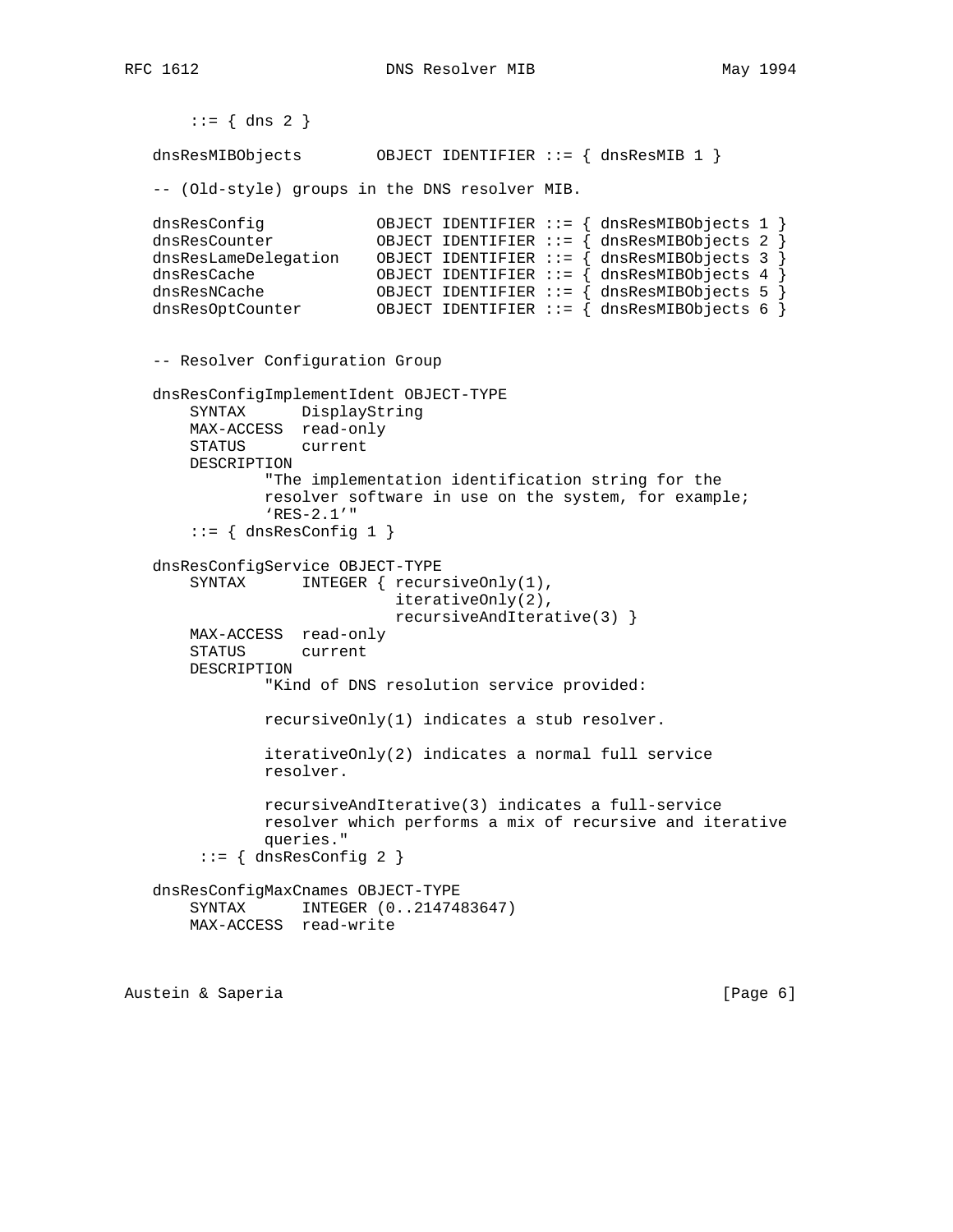```
 STATUS current
    DESCRIPTION
             "Limit on how many CNAMEs the resolver should allow
             before deciding that there's a CNAME loop. Zero means
             that resolver has no explicit CNAME limit."
    REFERENCE
             "RFC-1035 section 7.1."
    ::= { dnsResConfig 3 }
 -- DNS Resolver Safety Belt Table
 dnsResConfigSbeltTable OBJECT-TYPE
     SYNTAX SEQUENCE OF DnsResConfigSbeltEntry
    MAX-ACCESS not-accessible
    STATUS current
    DESCRIPTION
             "Table of safety belt information used by the resolver
             when it hasn't got any better idea of where to send a
             query, such as when the resolver is booting or is a stub
             resolver."
     ::= { dnsResConfig 4 }
 dnsResConfigSbeltEntry OBJECT-TYPE
    SYNTAX DnsResConfigSbeltEntry
    MAX-ACCESS not-accessible
    STATUS current
    DESCRIPTION
            "An entry in the resolver's Sbelt table.
             Rows may be created or deleted at any time by the DNS
             resolver and by SNMP SET requests. Whether the values
             changed via SNMP are saved in stable storage across
             'reset' operations is implementation-specific."
     INDEX { dnsResConfigSbeltAddr,
                 dnsResConfigSbeltSubTree,
                 dnsResConfigSbeltClass }
     ::= { dnsResConfigSbeltTable 1 }
 DnsResConfigSbeltEntry ::=
    SEQUENCE {
         dnsResConfigSbeltAddr
             IpAddress,
         dnsResConfigSbeltName
            DnsName,
         dnsResConfigSbeltRecursion
            INTEGER,
         dnsResConfigSbeltPref
             INTEGER,
         dnsResConfigSbeltSubTree
```
Austein & Saperia (Page 7)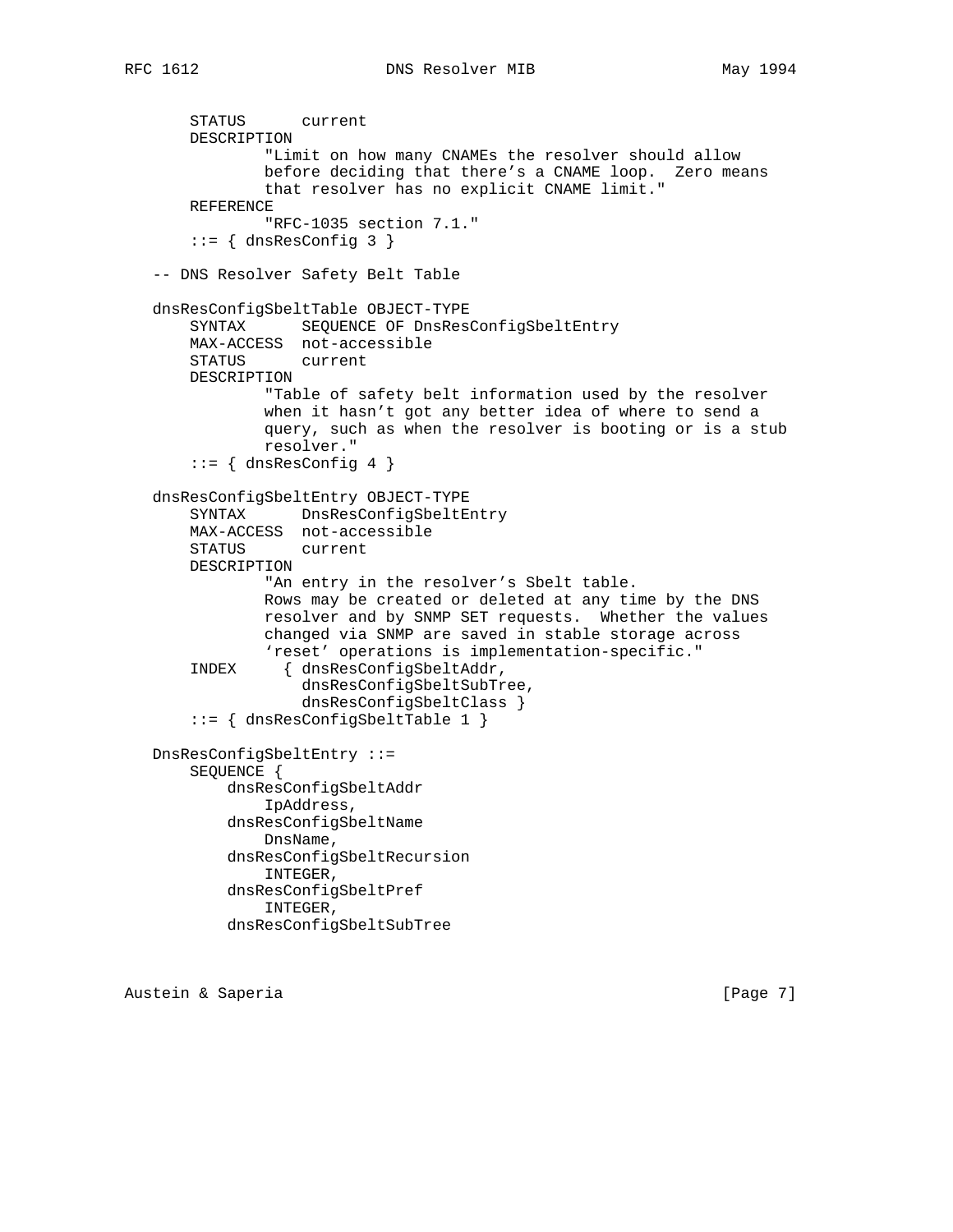```
 DnsNameAsIndex,
         dnsResConfigSbeltClass
            DnsClass,
         dnsResConfigSbeltStatus
            RowStatus
     }
 dnsResConfigSbeltAddr OBJECT-TYPE
    SYNTAX IpAddress
    MAX-ACCESS not-accessible
    STATUS current
    DESCRIPTION
            "The IP address of the Sbelt name server identified by
             this row of the table."
     ::= { dnsResConfigSbeltEntry 1 }
 dnsResConfigSbeltName OBJECT-TYPE
    SYNTAX DnsName
    MAX-ACCESS read-create
    STATUS current
    DESCRIPTION
             "The DNS name of a Sbelt nameserver identified by this
             row of the table. A zero-length string indicates that
             the name is not known by the resolver."
     ::= { dnsResConfigSbeltEntry 2 }
 dnsResConfigSbeltRecursion OBJECT-TYPE
    SYNTAX INTEGER { iterative(1),
                           recursive(2),
                          recursiveAndIterative(3) }
    MAX-ACCESS read-create
    STATUS current
    DESCRIPTION
             "Kind of queries resolver will be sending to the name
             server identified in this row of the table:
             iterative(1) indicates that resolver will be directing
             iterative queries to this name server (RD bit turned
             off).
             recursive(2) indicates that resolver will be directing
             recursive queries to this name server (RD bit turned
             on).
            recursiveAndIterative(3) indicates that the resolver
            will be directing both recursive and iterative queries
            to the server identified in this row of the table."
      ::= { dnsResConfigSbeltEntry 3 }
```
Austein & Saperia (Page 8)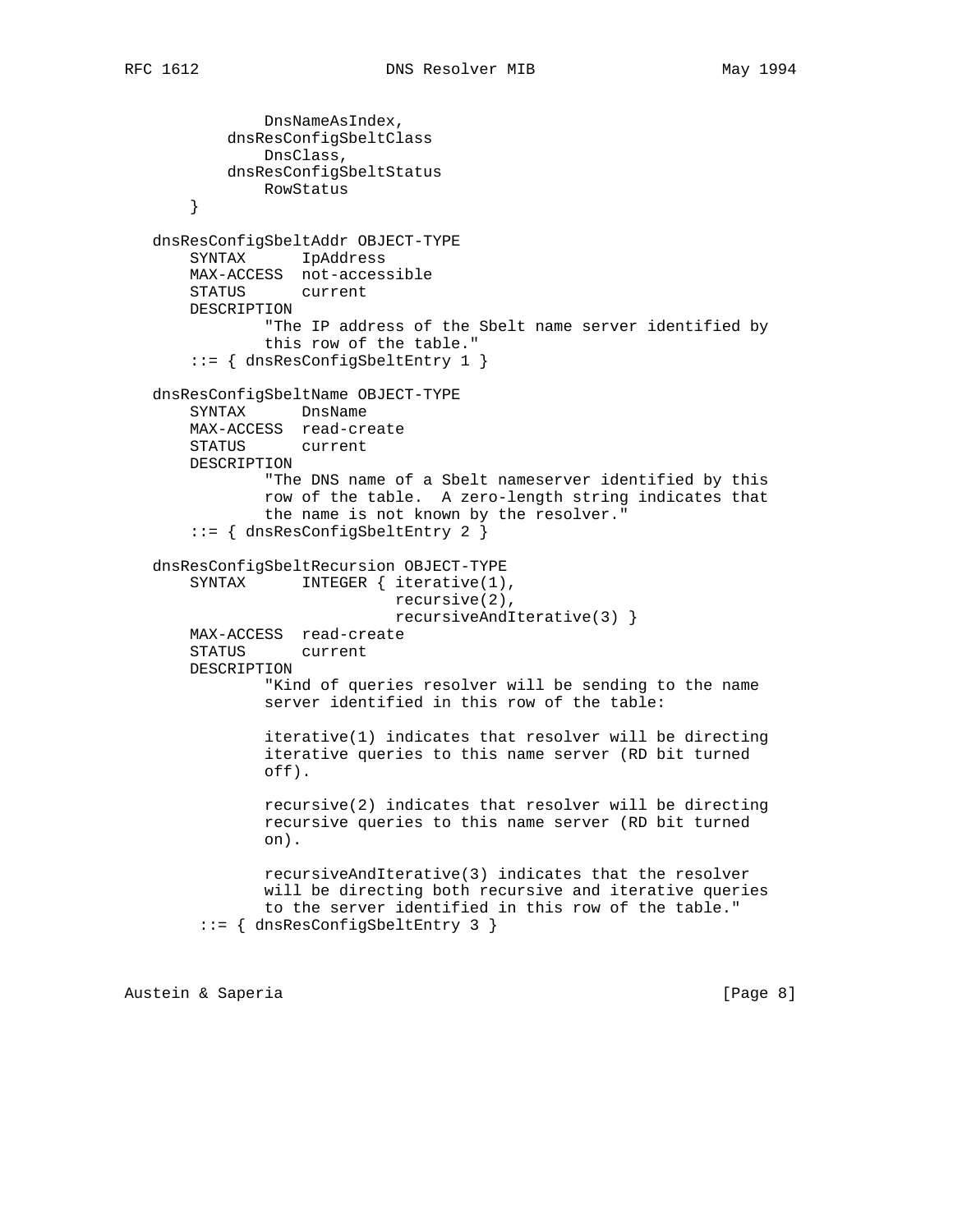```
 dnsResConfigSbeltPref OBJECT-TYPE
 SYNTAX INTEGER (0..2147483647)
 MAX-ACCESS read-create
       STATUS current
       DESCRIPTION
               "This value identifies the preference for the name server
               identified in this row of the table. The lower the
               value, the more desirable the resolver considers this
               server."
        ::= { dnsResConfigSbeltEntry 4 }
   dnsResConfigSbeltSubTree OBJECT-TYPE
       SYNTAX DnsNameAsIndex
       MAX-ACCESS not-accessible
       STATUS current
       DESCRIPTION
               "Queries sent to the name server identified by this row
               of the table are limited to those for names in the name
               subtree identified by this variable. If no such
               limitation applies, the value of this variable is the
               name of the root domain (a DNS name consisting of a
               single zero octet)."
       ::= { dnsResConfigSbeltEntry 5 }
   dnsResConfigSbeltClass OBJECT-TYPE
       SYNTAX DnsClass
       MAX-ACCESS not-accessible
       STATUS current
       DESCRIPTION
               "The class of DNS queries that will be sent to the server
               identified by this row of the table."
       ::= { dnsResConfigSbeltEntry 6 }
   dnsResConfigSbeltStatus OBJECT-TYPE
       SYNTAX RowStatus
       MAX-ACCESS read-create
       STATUS current
       DESCRIPTION
               "Row status column for this row of the Sbelt table."
       ::= { dnsResConfigSbeltEntry 7 }
   dnsResConfigUpTime OBJECT-TYPE
       SYNTAX DnsTime
       MAX-ACCESS read-only
       STATUS current
       DESCRIPTION
               "If the resolver has a persistent state (e.g., a
               process), this value will be the time elapsed since it
```
Austein & Saperia (Page 9)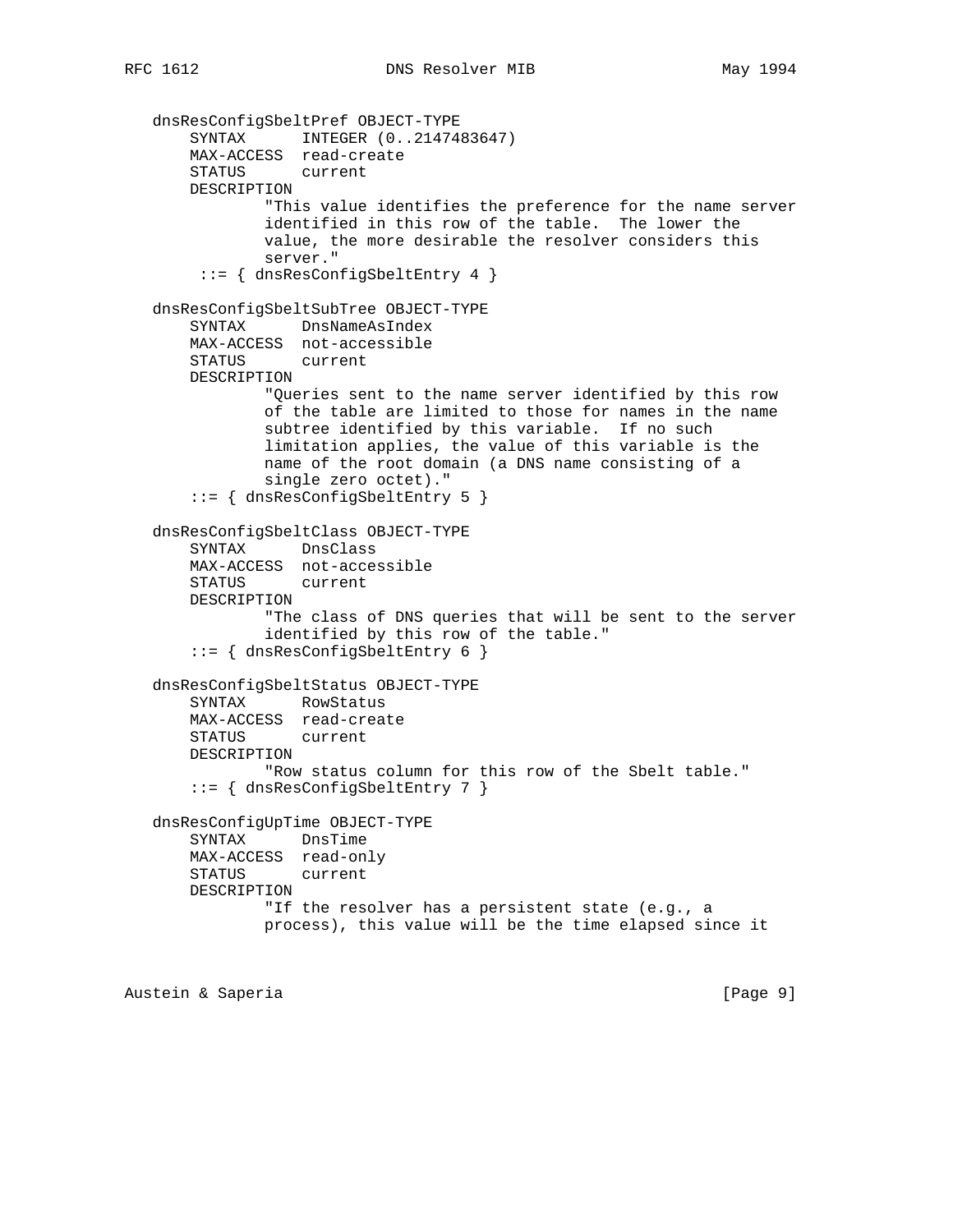```
 started. For software without persistant state, this
             value will be 0."
    ::= { dnsResConfig 5 }
 dnsResConfigResetTime OBJECT-TYPE
    SYNTAX DnsTime
    MAX-ACCESS read-only
    STATUS current
    DESCRIPTION
            "If the resolver has a persistent state (e.g., a process)
            and supports a 'reset' operation (e.g., can be told to
            re-read configuration files), this value will be the
             time elapsed since the last time the resolver was
             'reset.' For software that does not have persistence or
             does not support a 'reset' operation, this value will be
             zero."
    ::= { dnsResConfig 6 }
 dnsResConfigReset OBJECT-TYPE
   SYNTAX INTEGER { other(1),
                           reset(2),
                           initializing(3),
                         running(4) }
    MAX-ACCESS read-write
    STATUS current
    DESCRIPTION
             "Status/action object to reinitialize any persistant
             resolver state. When set to reset(2), any persistant
             resolver state (such as a process) is reinitialized as if
             the resolver had just been started. This value will
             never be returned by a read operation. When read, one of
             the following values will be returned:
                other(1) - resolver in some unknown state;
                 initializing(3) - resolver (re)initializing;
                running(4) - resolver currently running."
    ::= { dnsResConfig 7 }
 -- Resolver Counters Group
 -- Resolver Counter Table
 dnsResCounterByOpcodeTable OBJECT-TYPE
    SYNTAX SEQUENCE OF DnsResCounterByOpcodeEntry
    MAX-ACCESS not-accessible
    STATUS current
    DESCRIPTION
             "Table of the current count of resolver queries and
```
Austein & Saperia (Page 10)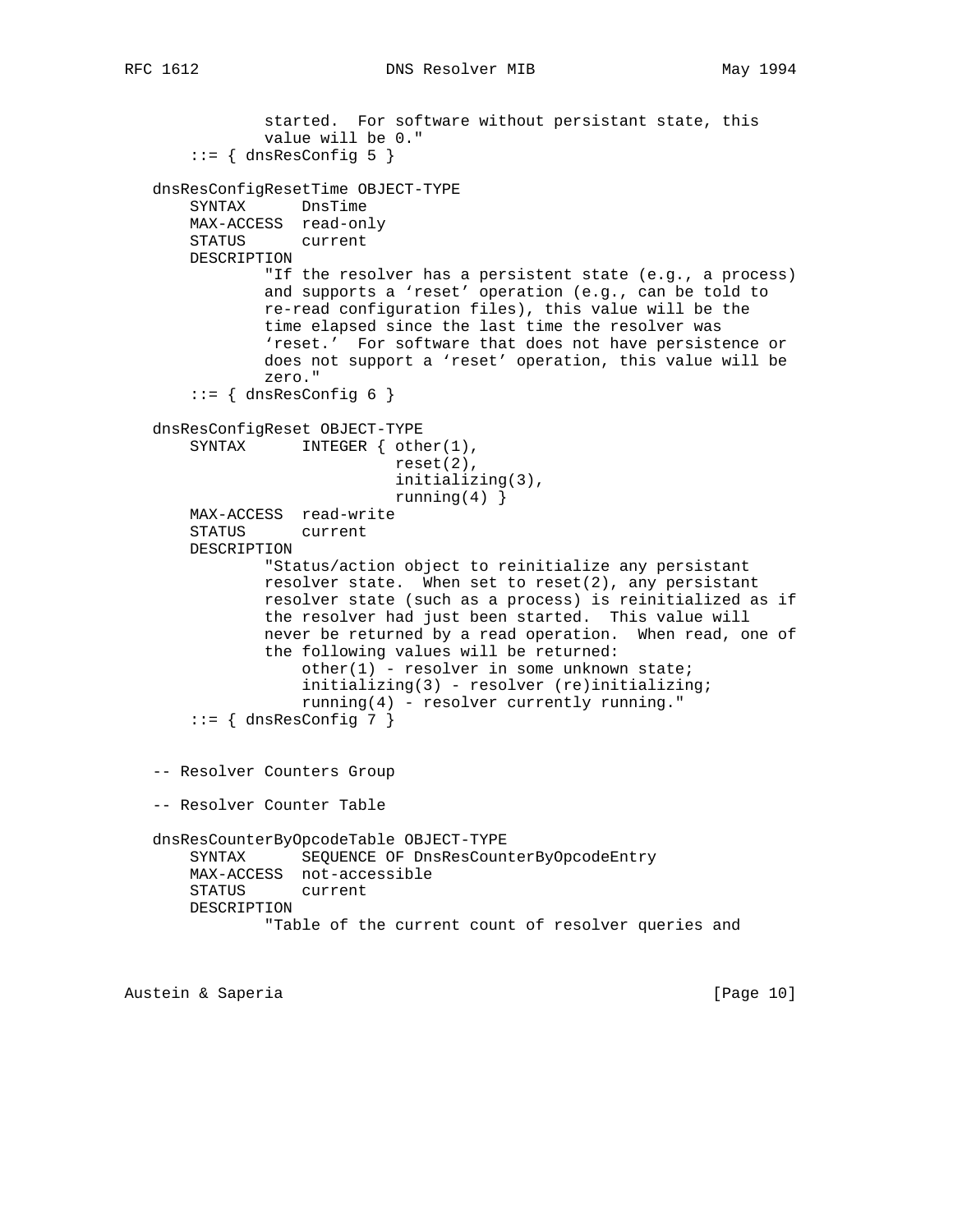answers." ::= { dnsResCounter 3 } dnsResCounterByOpcodeEntry OBJECT-TYPE SYNTAX DnsResCounterByOpcodeEntry MAX-ACCESS not-accessible STATUS current DESCRIPTION "Entry in the resolver counter table. Entries are indexed by DNS OpCode." INDEX { dnsResCounterByOpcodeCode } ::= { dnsResCounterByOpcodeTable 1 } DnsResCounterByOpcodeEntry ::= SEQUENCE { dnsResCounterByOpcodeCode DnsOpCode, dnsResCounterByOpcodeQueries Counter32, dnsResCounterByOpcodeResponses Counter32 } dnsResCounterByOpcodeCode OBJECT-TYPE SYNTAX DnsOpCode MAX-ACCESS not-accessible STATUS current DESCRIPTION "The index to this table. The OpCodes that have already been defined are found in RFC-1035." REFERENCE "RFC-1035 section 4.1.1." ::= { dnsResCounterByOpcodeEntry 1 } dnsResCounterByOpcodeQueries OBJECT-TYPE SYNTAX Counter32 MAX-ACCESS read-only STATUS current DESCRIPTION "Total number of queries that have sent out by the resolver since initialization for the OpCode which is the index to this row of the table." ::= { dnsResCounterByOpcodeEntry 2 } dnsResCounterByOpcodeResponses OBJECT-TYPE SYNTAX Counter32 MAX-ACCESS read-only STATUS current

Austein & Saperia (Page 11)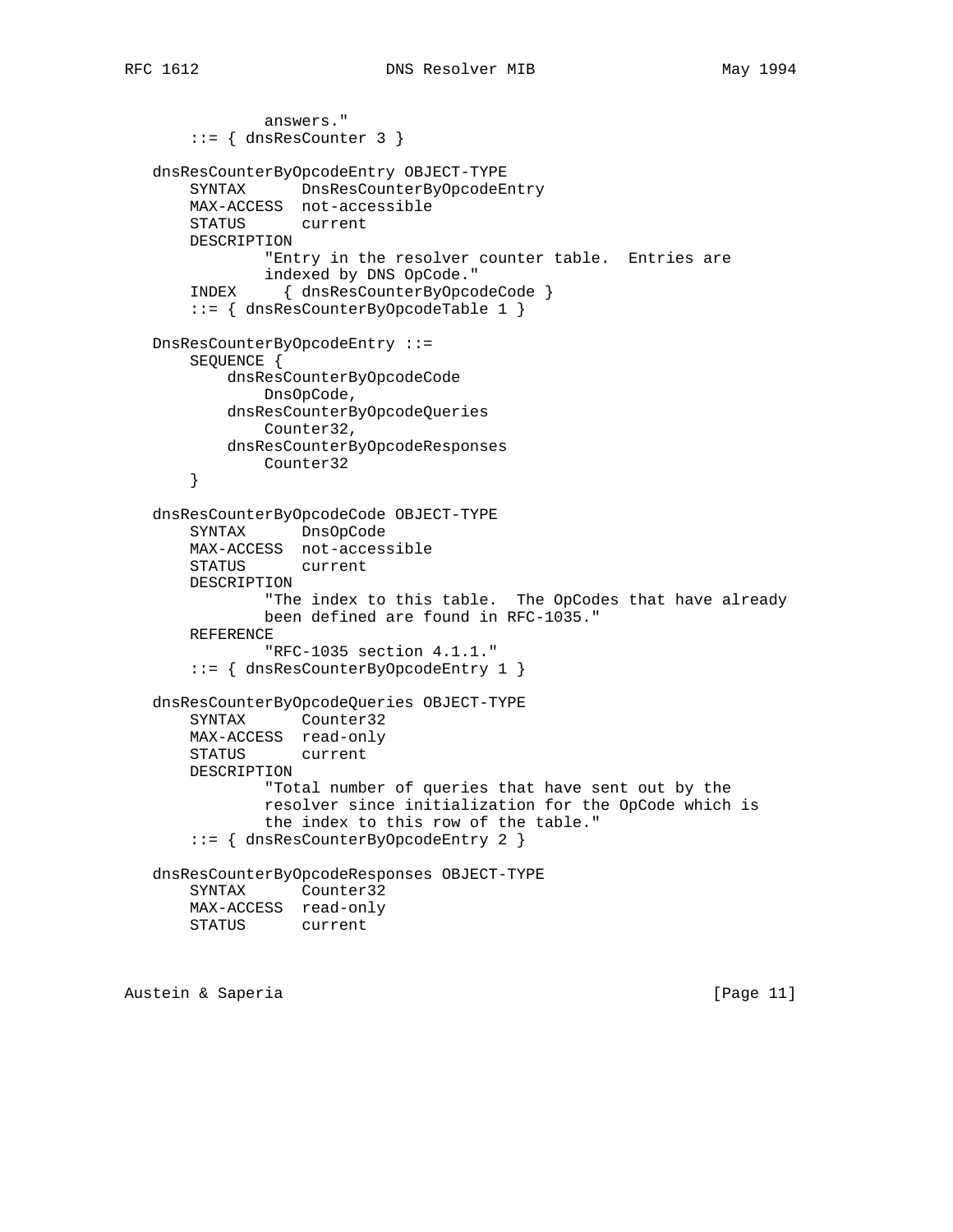DESCRIPTION

```
 "Total number of responses that have been received by the
             resolver since initialization for the OpCode which is
             the index to this row of the table."
     ::= { dnsResCounterByOpcodeEntry 3 }
 -- Resolver Response Code Counter Table
 dnsResCounterByRcodeTable OBJECT-TYPE
    SYNTAX SEQUENCE OF DnsResCounterByRcodeEntry
    MAX-ACCESS not-accessible
    STATUS current
    DESCRIPTION
            "Table of the current count of responses to resolver
             queries."
    ::= { dnsResCounter 4 }
 dnsResCounterByRcodeEntry OBJECT-TYPE
    SYNTAX DnsResCounterByRcodeEntry
    MAX-ACCESS not-accessible
    STATUS current
    DESCRIPTION
             "Entry in the resolver response table. Entries are
             indexed by DNS response code."
     INDEX { dnsResCounterByRcodeCode }
     ::= { dnsResCounterByRcodeTable 1 }
 DnsResCounterByRcodeEntry ::=
    SEQUENCE {
        dnsResCounterByRcodeCode
            DnsRespCode,
        dnsResCounterByRcodeResponses
            Counter32
     }
 dnsResCounterByRcodeCode OBJECT-TYPE
    SYNTAX DnsRespCode
    MAX-ACCESS not-accessible
    STATUS current
    DESCRIPTION
            "The index to this table. The Response Codes that have
            already been defined are found in RFC-1035."
    REFERENCE
            "RFC-1035 section 4.1.1."
     ::= { dnsResCounterByRcodeEntry 1 }
```
Austein & Saperia (Page 12)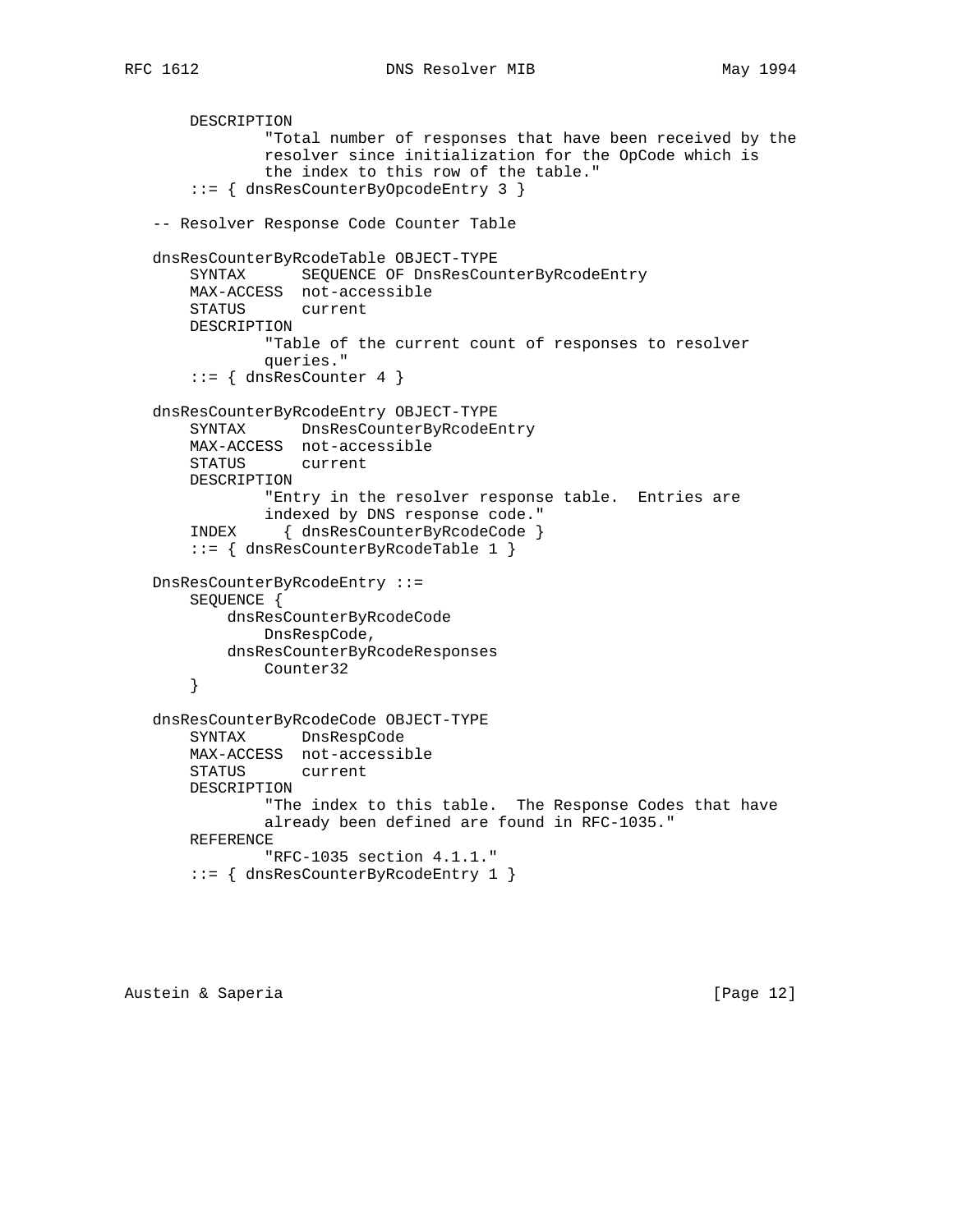```
 dnsResCounterByRcodeResponses OBJECT-TYPE
 SYNTAX Counter32
 MAX-ACCESS read-only
       STATUS current
       DESCRIPTION
               "Number of responses the resolver has received for the
               response code value which identifies this row of the
               table."
       ::= { dnsResCounterByRcodeEntry 2 }
   -- Additional DNS Resolver Counter Objects
   dnsResCounterNonAuthDataResps OBJECT-TYPE
       SYNTAX Counter32
       MAX-ACCESS read-only
       STATUS current
       DESCRIPTION
               "Number of requests made by the resolver for which a
               non-authoritative answer (cached data) was received."
      ::= { dnsResCounter 5 }
   dnsResCounterNonAuthNoDataResps OBJECT-TYPE
       SYNTAX Counter32
       MAX-ACCESS read-only
       STATUS current
       DESCRIPTION
               "Number of requests made by the resolver for which a
               non-authoritative answer - no such data response (empty
               answer) was received."
      ::= { dnsResCounter 6 }
   dnsResCounterMartians OBJECT-TYPE
       SYNTAX Counter32
       MAX-ACCESS read-only
       STATUS current
       DESCRIPTION
               "Number of responses received which were received from
               servers that the resolver does not think it asked."
      ::= { dnsResCounter 7 }
   dnsResCounterRecdResponses OBJECT-TYPE
       SYNTAX Counter32
       MAX-ACCESS read-only
       STATUS current
       DESCRIPTION
               "Number of responses received to all queries."
      ::= { dnsResCounter 8 }
```
Austein & Saperia (Page 13)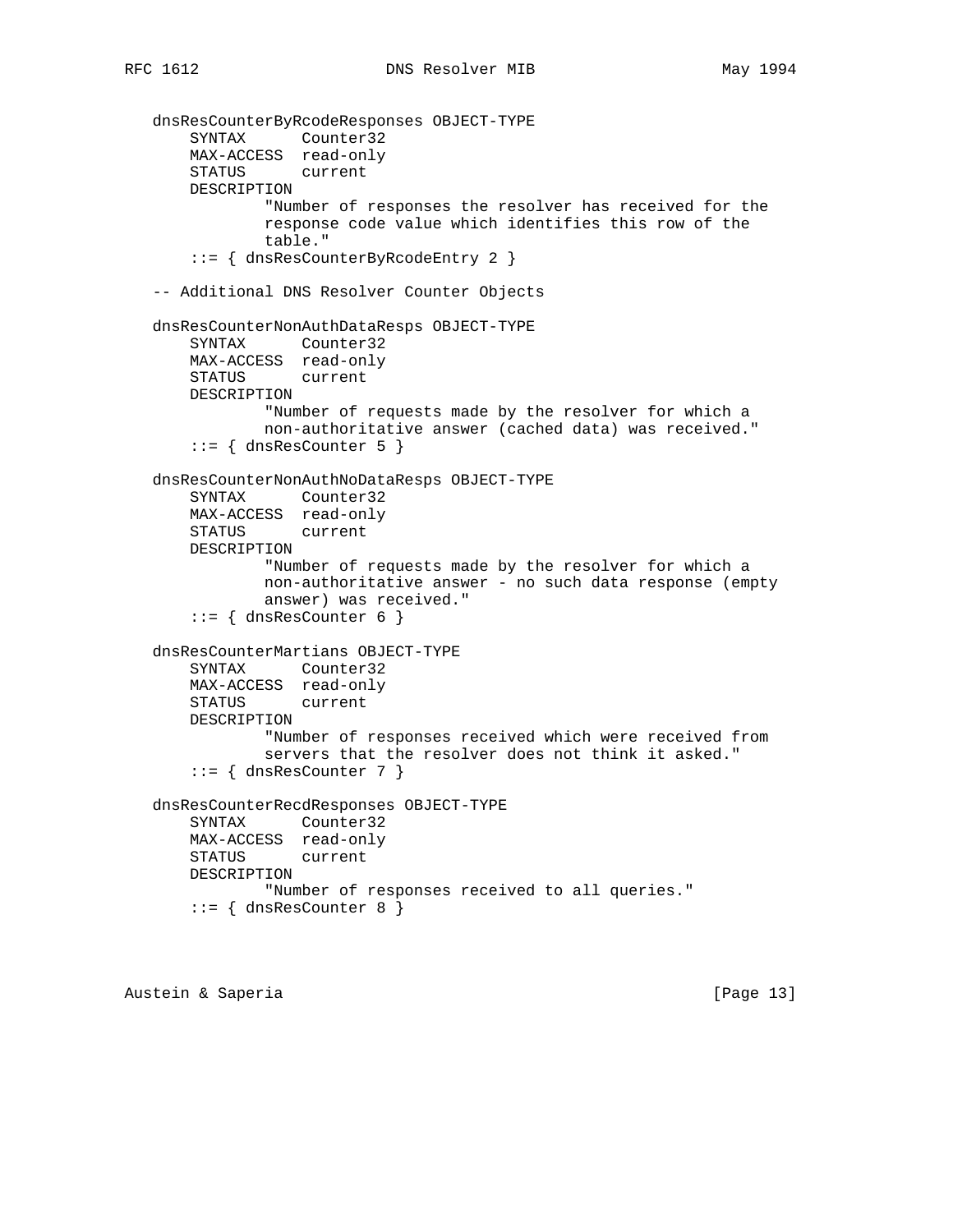```
 dnsResCounterUnparseResps OBJECT-TYPE
 SYNTAX Counter32
 MAX-ACCESS read-only
       STATUS current
       DESCRIPTION
               "Number of responses received which were unparseable."
       ::= { dnsResCounter 9 }
   dnsResCounterFallbacks OBJECT-TYPE
       SYNTAX Counter32
       MAX-ACCESS read-only
       STATUS current
       DESCRIPTION
               "Number of times the resolver had to fall back to its
               seat belt information."
      ::= { dnsResCounter 10 }
   -- Lame Delegation Group
   dnsResLameDelegationOverflows OBJECT-TYPE
       SYNTAX Counter32
       MAX-ACCESS read-only
       STATUS current
       DESCRIPTION
               "Number of times the resolver attempted to add an entry
               to the Lame Delegation table but was unable to for some
               reason such as space constraints."
       ::= { dnsResLameDelegation 1 }
   -- Lame Delegation Table
   dnsResLameDelegationTable OBJECT-TYPE
       SYNTAX SEQUENCE OF DnsResLameDelegationEntry
       MAX-ACCESS not-accessible
       STATUS current
       DESCRIPTION
               "Table of name servers returning lame delegations.
               A lame delegation has occured when a parent zone
               delegates authority for a child zone to a server that
               appears not to think that it is authoritative for the
               child zone in question."
       ::= { dnsResLameDelegation 2 }
   dnsResLameDelegationEntry OBJECT-TYPE
       SYNTAX DnsResLameDelegationEntry
       MAX-ACCESS not-accessible
```
Austein & Saperia (Page 14)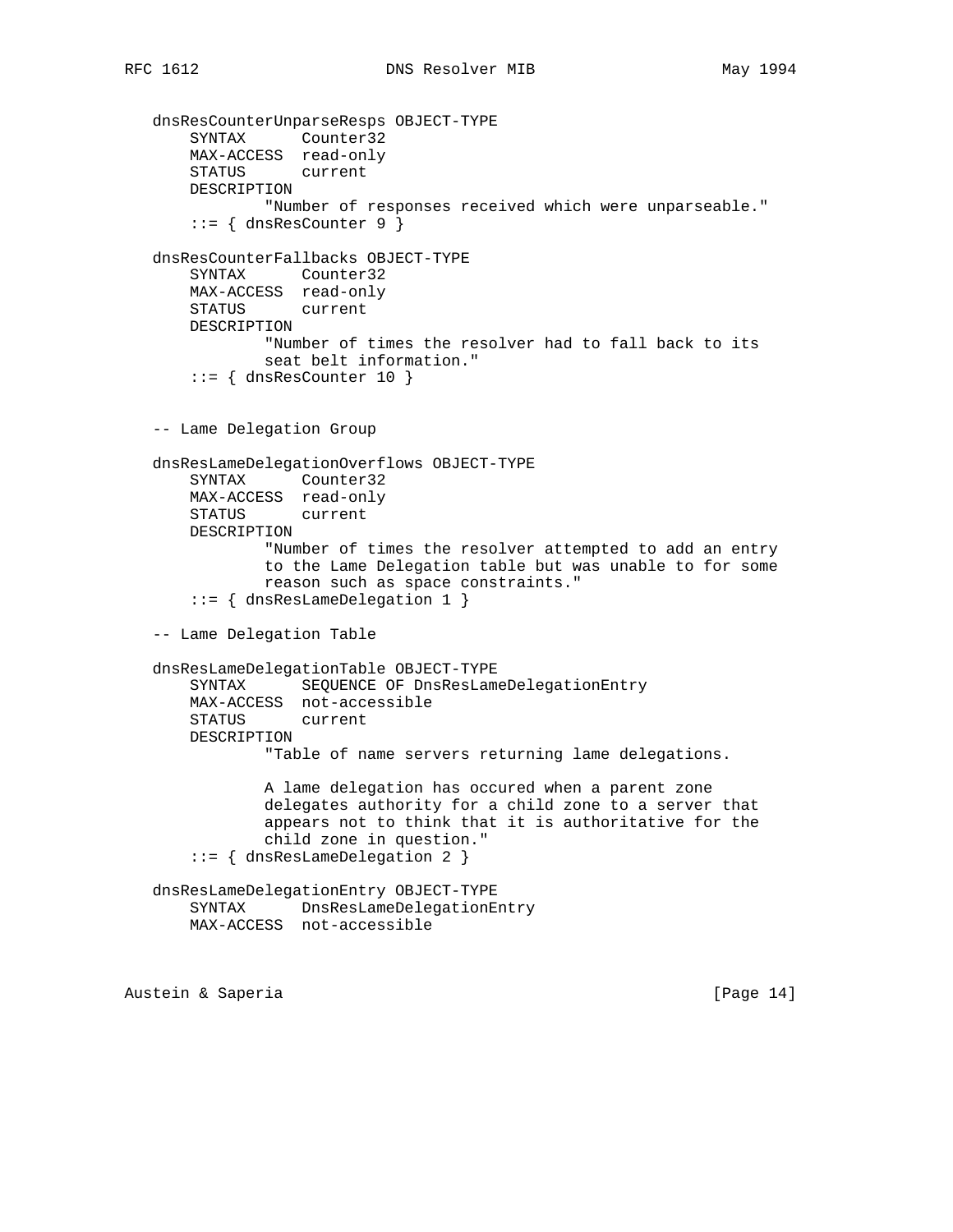```
 STATUS current
     DESCRIPTION
             "Entry in lame delegation table. Only the resolver may
             create rows in this table. SNMP SET requests may be used
             to delete rows."
     INDEX { dnsResLameDelegationSource,
                 dnsResLameDelegationName,
                 dnsResLameDelegationClass }
     ::= { dnsResLameDelegationTable 1 }
 DnsResLameDelegationEntry ::=
    SEQUENCE {
         dnsResLameDelegationSource
            IpAddress,
         dnsResLameDelegationName
            DnsNameAsIndex,
         dnsResLameDelegationClass
            DnsClass,
         dnsResLameDelegationCounts
            Counter32,
         dnsResLameDelegationStatus
            RowStatus
     }
 dnsResLameDelegationSource OBJECT-TYPE
     SYNTAX IpAddress
    MAX-ACCESS not-accessible
     STATUS current
    DESCRIPTION
             "Source of lame delegation."
     ::= { dnsResLameDelegationEntry 1 }
 dnsResLameDelegationName OBJECT-TYPE
     SYNTAX DnsNameAsIndex
    MAX-ACCESS not-accessible
    STATUS current
    DESCRIPTION
            "DNS name for which lame delegation was received."
     ::= { dnsResLameDelegationEntry 2 }
 dnsResLameDelegationClass OBJECT-TYPE
    SYNTAX DnsClass
    MAX-ACCESS not-accessible
    STATUS current
    DESCRIPTION
             "DNS class of received lame delegation."
     ::= { dnsResLameDelegationEntry 3 }
```
Austein & Saperia (Page 15)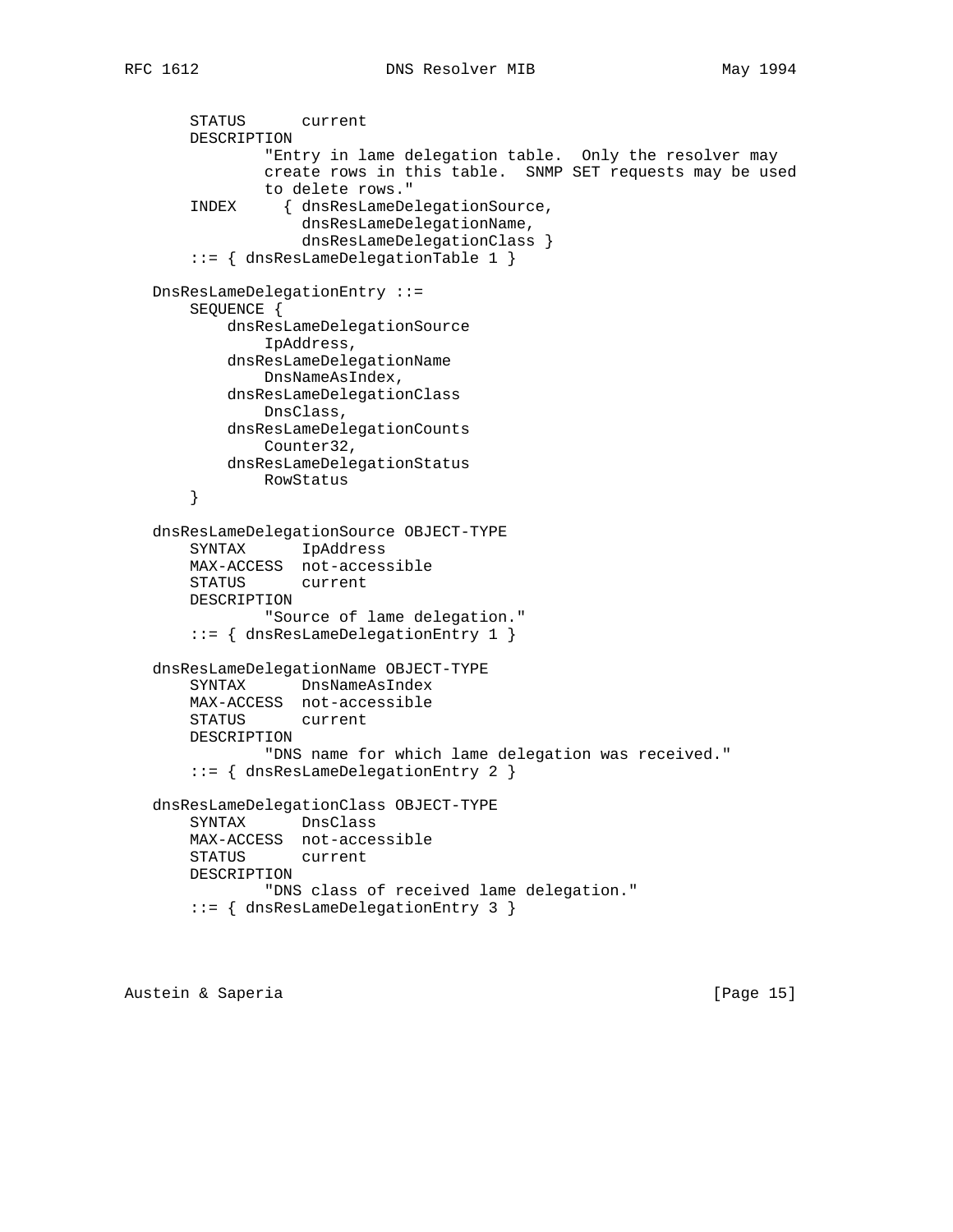dnsResLameDelegationCounts OBJECT-TYPE SYNTAX Counter32 MAX-ACCESS read-only STATUS current DESCRIPTION "How many times this lame delegation has been received." ::= { dnsResLameDelegationEntry 4 } dnsResLameDelegationStatus OBJECT-TYPE SYNTAX RowStatus MAX-ACCESS read-write STATUS current DESCRIPTION "Status column for the lame delegation table. Since only the agent (DNS resolver) creates rows in this table, the only values that a manager may write to this variable are  $active(1)$  and  $destroy(6)$ ." ::= { dnsResLameDelegationEntry 5 } -- Resolver Cache Group dnsResCacheStatus OBJECT-TYPE SYNTAX INTEGER  $\{ \text{enabeled}(1), \text{disabeled}(2), \text{clear}(3) \}$  MAX-ACCESS read-write STATUS current DESCRIPTION "Status/action for the resolver's cache. enabled(1) means that the use of the cache is allowed. Query operations can return this state. disabled(2) means that the cache is not being used. Query operations can return this state. Setting this variable to clear(3) deletes the entire contents of the resolver's cache, but does not otherwise change the resolver's state. The status will retain its previous value from before the clear operation (i.e., enabled(1) or disabled(2)). The value of clear(3) can NOT be returned by a query operation."  $::=$  { dnsResCache 1 } dnsResCacheMaxTTL OBJECT-TYPE SYNTAX DnsTime MAX-ACCESS read-write STATUS current DESCRIPTION

Austein & Saperia (Page 16)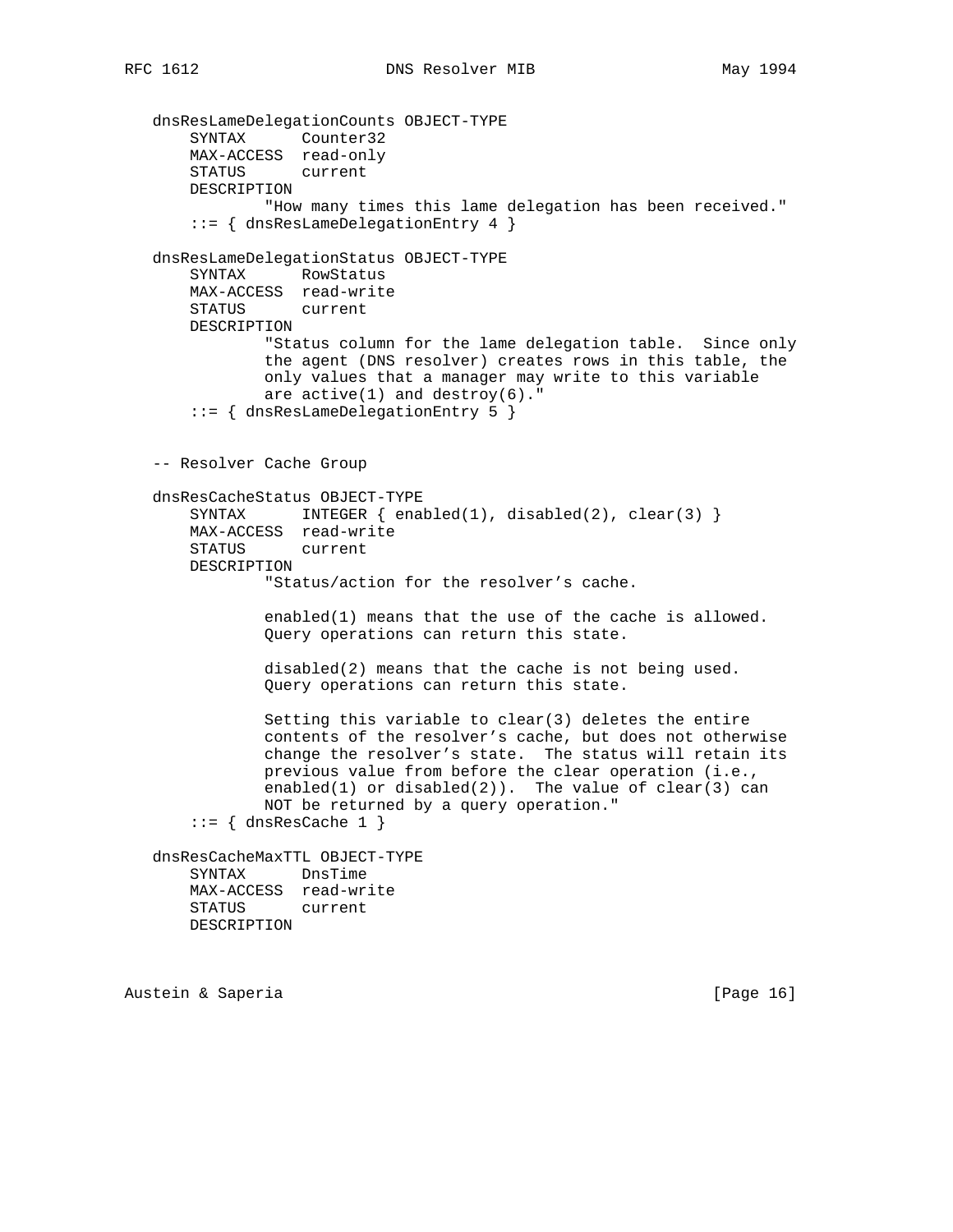```
RFC 1612 DNS Resolver MIB May 1994
```
 "Maximum Time-To-Live for RRs in this cache. If the resolver does not implement a TTL ceiling, the value of this field should be zero."  $::=$  { dnsResCache 2 } dnsResCacheGoodCaches OBJECT-TYPE SYNTAX Counter32 MAX-ACCESS read-only STATUS current DESCRIPTION "Number of RRs the resolver has cached successfully."  $::=$  { dnsResCache 3 } dnsResCacheBadCaches OBJECT-TYPE SYNTAX Counter32 MAX-ACCESS read-only STATUS current DESCRIPTION "Number of RRs the resolver has refused to cache because they appear to be dangerous or irrelevant. E.g., RRs with suspiciously high TTLs, unsolicited root information, or that just don't appear to be relevant to the question the resolver asked."  $::=$  { dnsResCache 4 } -- Resolver Cache Table dnsResCacheRRTable OBJECT-TYPE SYNTAX SEQUENCE OF DnsResCacheRREntry MAX-ACCESS not-accessible STATUS current DESCRIPTION "This table contains information about all the resource records currently in the resolver's cache."  $::=$  { dnsResCache 5 } dnsResCacheRREntry OBJECT-TYPE SYNTAX DnsResCacheRREntry MAX-ACCESS not-accessible STATUS current DESCRIPTION "An entry in the resolvers's cache. Rows may be created only by the resolver. SNMP SET requests may be used to delete rows." INDEX { dnsResCacheRRName, dnsResCacheRRClass, dnsResCacheRRType, dnsResCacheRRIndex }

Austein & Saperia (Page 17)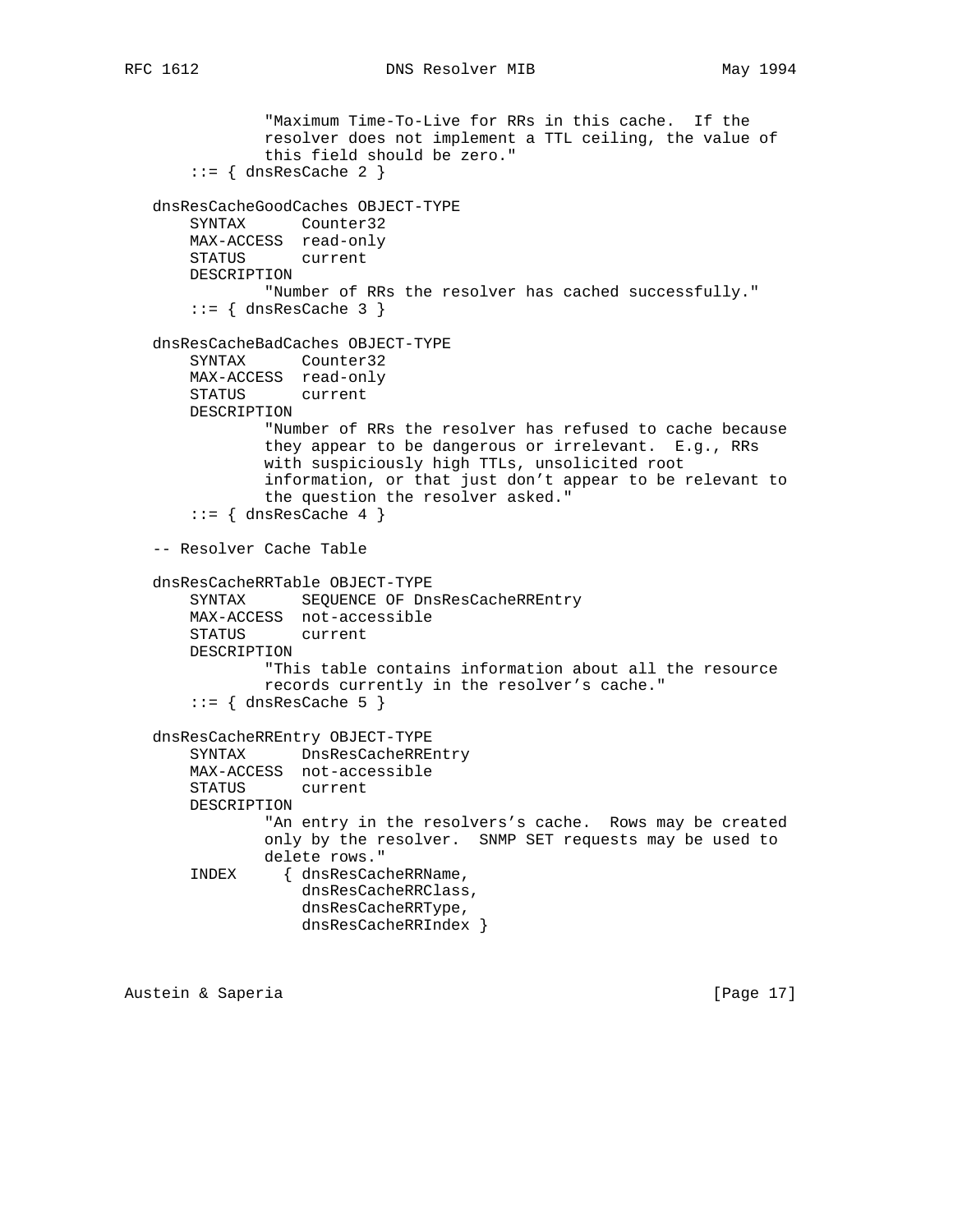::= { dnsResCacheRRTable 1 }

```
 DnsResCacheRREntry ::=
    SEQUENCE {
         dnsResCacheRRName
            DnsNameAsIndex,
         dnsResCacheRRClass
            DnsClass,
         dnsResCacheRRType
            DnsType,
         dnsResCacheRRTTL
            DnsTime,
         dnsResCacheRRElapsedTTL
            DnsTime,
         dnsResCacheRRSource
            IpAddress,
         dnsResCacheRRData
            OCTET STRING,
         dnsResCacheRRStatus
            RowStatus,
         dnsResCacheRRIndex
            Integer32,
         dnsResCacheRRPrettyName
            DnsName
     }
 dnsResCacheRRName OBJECT-TYPE
     SYNTAX DnsNameAsIndex
    MAX-ACCESS not-accessible
    STATUS current
    DESCRIPTION
             "Owner name of the Resource Record in the cache which is
             identified in this row of the table. As described in
            RFC-1034, the owner of the record is the domain name
            were the RR is found."
     REFERENCE
             "RFC-1034 section 3.6."
     ::= { dnsResCacheRREntry 1 }
 dnsResCacheRRClass OBJECT-TYPE
    SYNTAX DnsClass
    MAX-ACCESS not-accessible
    STATUS current
    DESCRIPTION
             "DNS class of the Resource Record in the cache which is
             identified in this row of the table."
     ::= { dnsResCacheRREntry 2 }
```
Austein & Saperia (Page 18)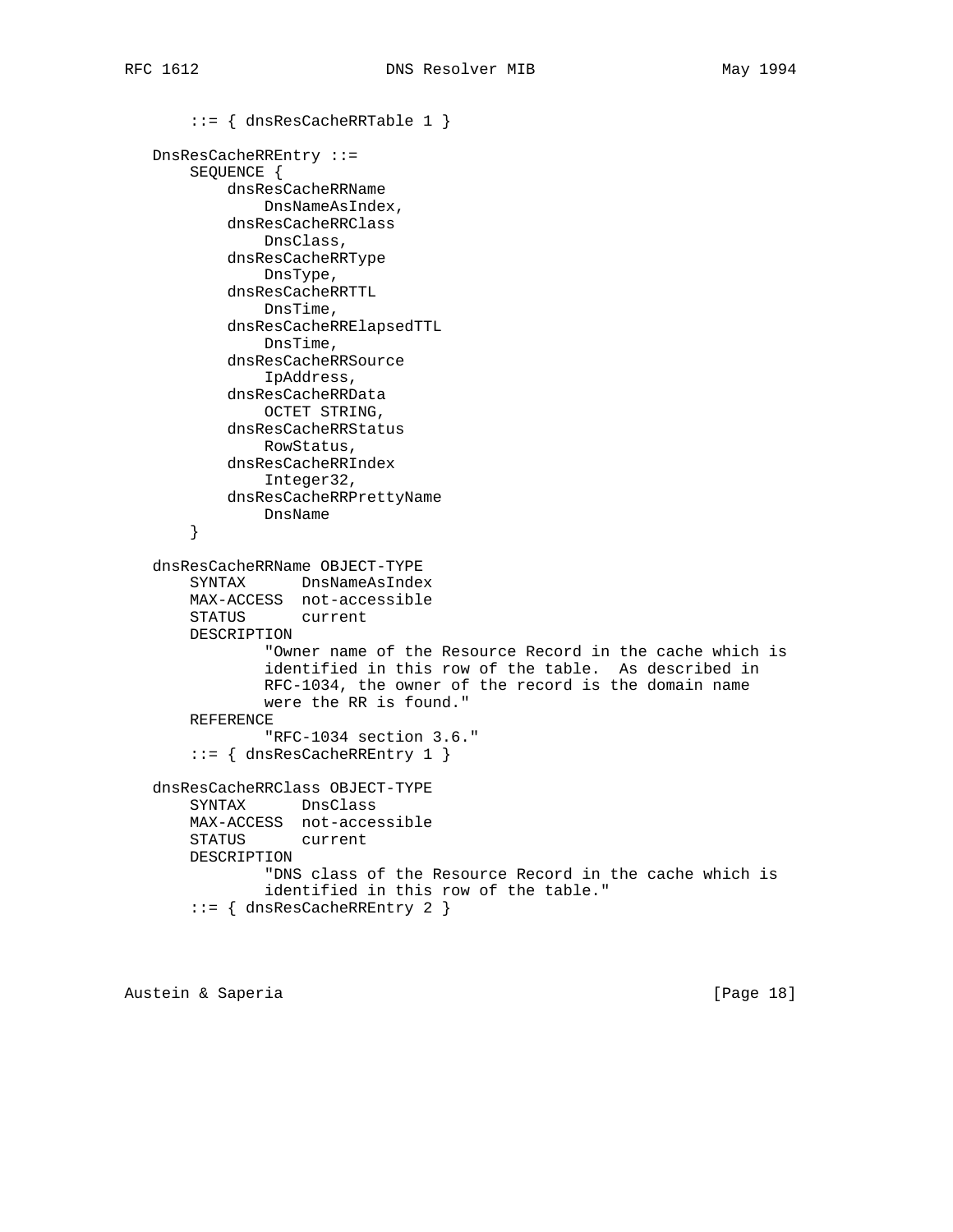```
 dnsResCacheRRType OBJECT-TYPE
 SYNTAX DnsType
 MAX-ACCESS not-accessible
       STATUS current
       DESCRIPTION
               "DNS type of the Resource Record in the cache which is
               identified in this row of the table."
       ::= { dnsResCacheRREntry 3 }
   dnsResCacheRRTTL OBJECT-TYPE
       SYNTAX DnsTime
       MAX-ACCESS read-only
       STATUS current
       DESCRIPTION
               "Time-To-Live of RR in DNS cache. This is the initial
               TTL value which was received with the RR when it was
               originally received."
       ::= { dnsResCacheRREntry 4 }
   dnsResCacheRRElapsedTTL OBJECT-TYPE
       SYNTAX DnsTime
       MAX-ACCESS read-only
       STATUS current
       DESCRIPTION
               "Elapsed seconds since RR was received."
       ::= { dnsResCacheRREntry 5 }
   dnsResCacheRRSource OBJECT-TYPE
       SYNTAX IpAddress
       MAX-ACCESS read-only
       STATUS current
       DESCRIPTION
               "Host from which RR was received, 0.0.0.0 if unknown."
       ::= { dnsResCacheRREntry 6 }
   dnsResCacheRRData OBJECT-TYPE
       SYNTAX OCTET STRING
       MAX-ACCESS read-only
       STATUS current
       DESCRIPTION
               "RDATA portion of a cached RR. The value is in the
               format defined for the particular DNS class and type of
               the resource record."
       REFERENCE
               "RFC-1035 section 3.2.1."
       ::= { dnsResCacheRREntry 7 }
```
Austein & Saperia (Page 19)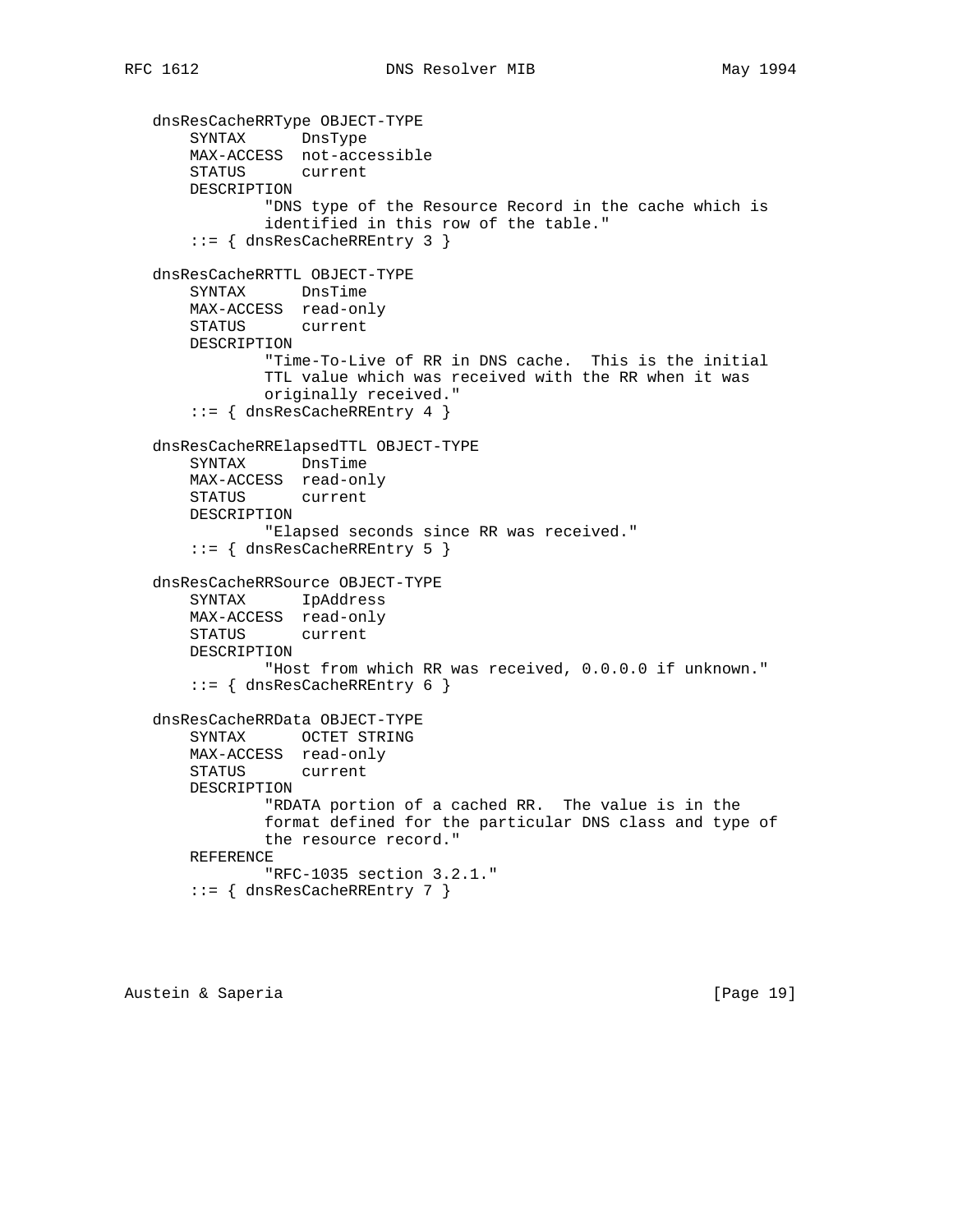```
 dnsResCacheRRStatus OBJECT-TYPE
 SYNTAX RowStatus
 MAX-ACCESS read-write
       STATUS current
       DESCRIPTION
               "Status column for the resolver cache table. Since only
               the agent (DNS resolver) creates rows in this table, the
               only values that a manager may write to this variable
              are active(1) and destroy(6)."
       ::= { dnsResCacheRREntry 8 }
   dnsResCacheRRIndex OBJECT-TYPE
       SYNTAX Integer32
       MAX-ACCESS not-accessible
       STATUS current
       DESCRIPTION
               "A value which makes entries in the table unique when the
               other index values (dnsResCacheRRName,
               dnsResCacheRRClass, and dnsResCacheRRType) do not
               provide a unique index."
       ::= { dnsResCacheRREntry 9 }
   dnsResCacheRRPrettyName OBJECT-TYPE
       SYNTAX DnsName
       MAX-ACCESS read-only
       STATUS current
       DESCRIPTION
               "Name of the RR at this row in the table. This is
               identical to the dnsResCacheRRName variable, except that
               character case is preserved in this variable, per DNS
               conventions."
       REFERENCE
               "RFC-1035 section 2.3.3."
       ::= { dnsResCacheRREntry 10 }
   -- Resolver Negative Cache Group
   dnsResNCacheStatus OBJECT-TYPE
      SYNTAX INTEGER { enabled(1), disabled(2), clear(3) }
       MAX-ACCESS read-write
       STATUS current
       DESCRIPTION
               "Status/action for the resolver's negative response
               cache.
               enabled(1) means that the use of the negative response
               cache is allowed. Query operations can return this
               state.
```
Austein & Saperia (Page 20)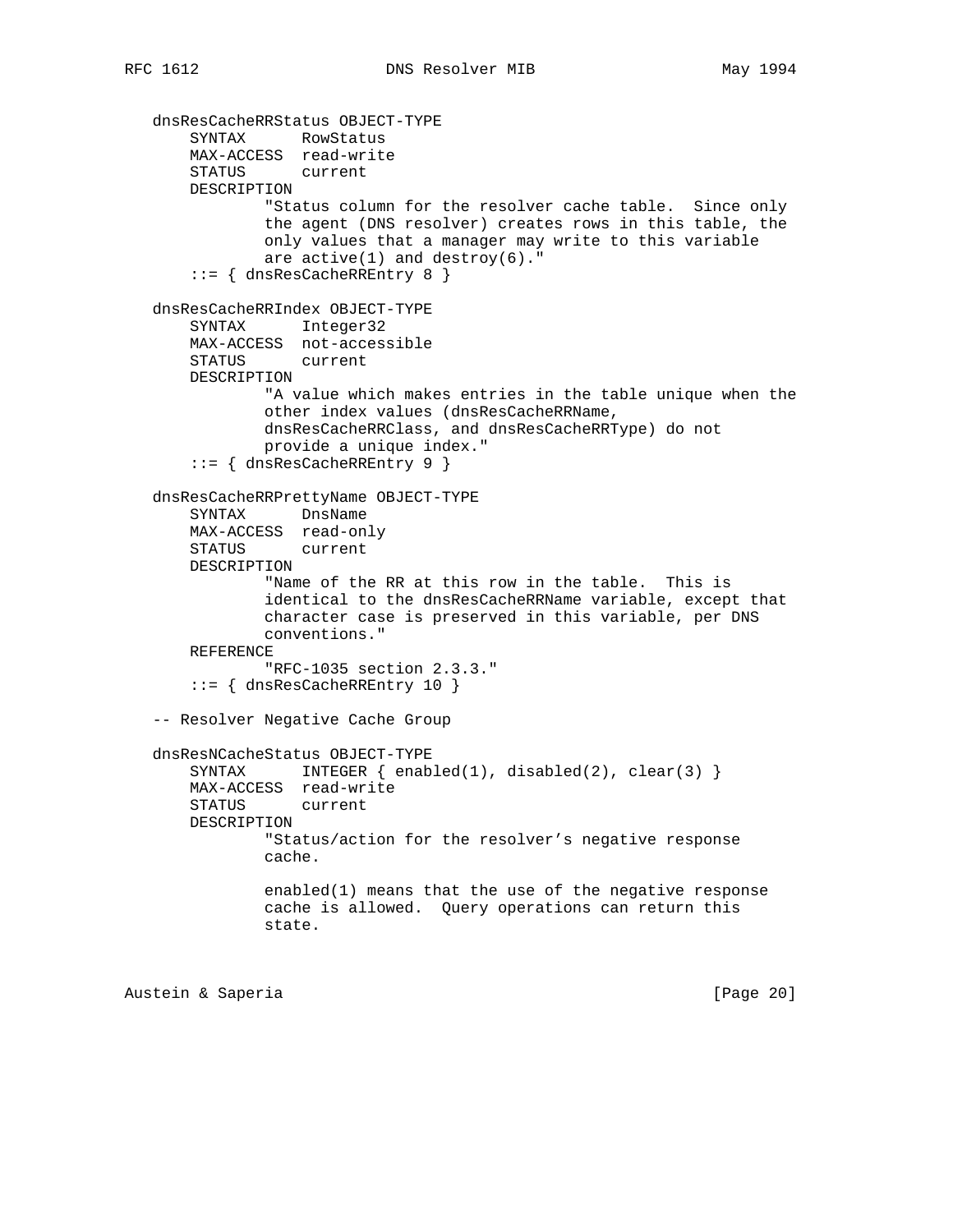RFC 1612 DNS Resolver MIB May 1994

```
 disabled(2) means that the negative response cache is
            not being used. Query operations can return this state.
             Setting this variable to clear(3) deletes the entire
             contents of the resolver's negative response cache. The
             status will retain its previous value from before the
            clear operation (i.e., enabled(1) or disabled(2)). The
            value of clear(3) can NOT be returned by a query
            operation."
    ::= { dnsResNCache 1 }
 dnsResNCacheMaxTTL OBJECT-TYPE
    SYNTAX DnsTime
    MAX-ACCESS read-write
    STATUS current
    DESCRIPTION
             "Maximum Time-To-Live for cached authoritative errors.
             If the resolver does not implement a TTL ceiling, the
            value of this field should be zero."
    ::= { dnsResNCache 2 }
 dnsResNCacheGoodNCaches OBJECT-TYPE
    SYNTAX Counter32
    MAX-ACCESS read-only
    STATUS current
    DESCRIPTION
             "Number of authoritative errors the resolver has cached
             successfully."
    ::= { dnsResNCache 3 }
 dnsResNCacheBadNCaches OBJECT-TYPE
    SYNTAX Counter32
    MAX-ACCESS read-only
    STATUS current
    DESCRIPTION
             "Number of authoritative errors the resolver would have
             liked to cache but was unable to because the appropriate
            SOA RR was not supplied or looked suspicious."
    REFERENCE
            "RFC-1034 section 4.3.4."
    ::= { dnsResNCache 4 }
 -- Resolver Negative Cache Table
 dnsResNCacheErrTable OBJECT-TYPE
    SYNTAX SEQUENCE OF DnsResNCacheErrEntry
    MAX-ACCESS not-accessible
    STATUS current
```
Austein & Saperia **by Carlos** [Page 21]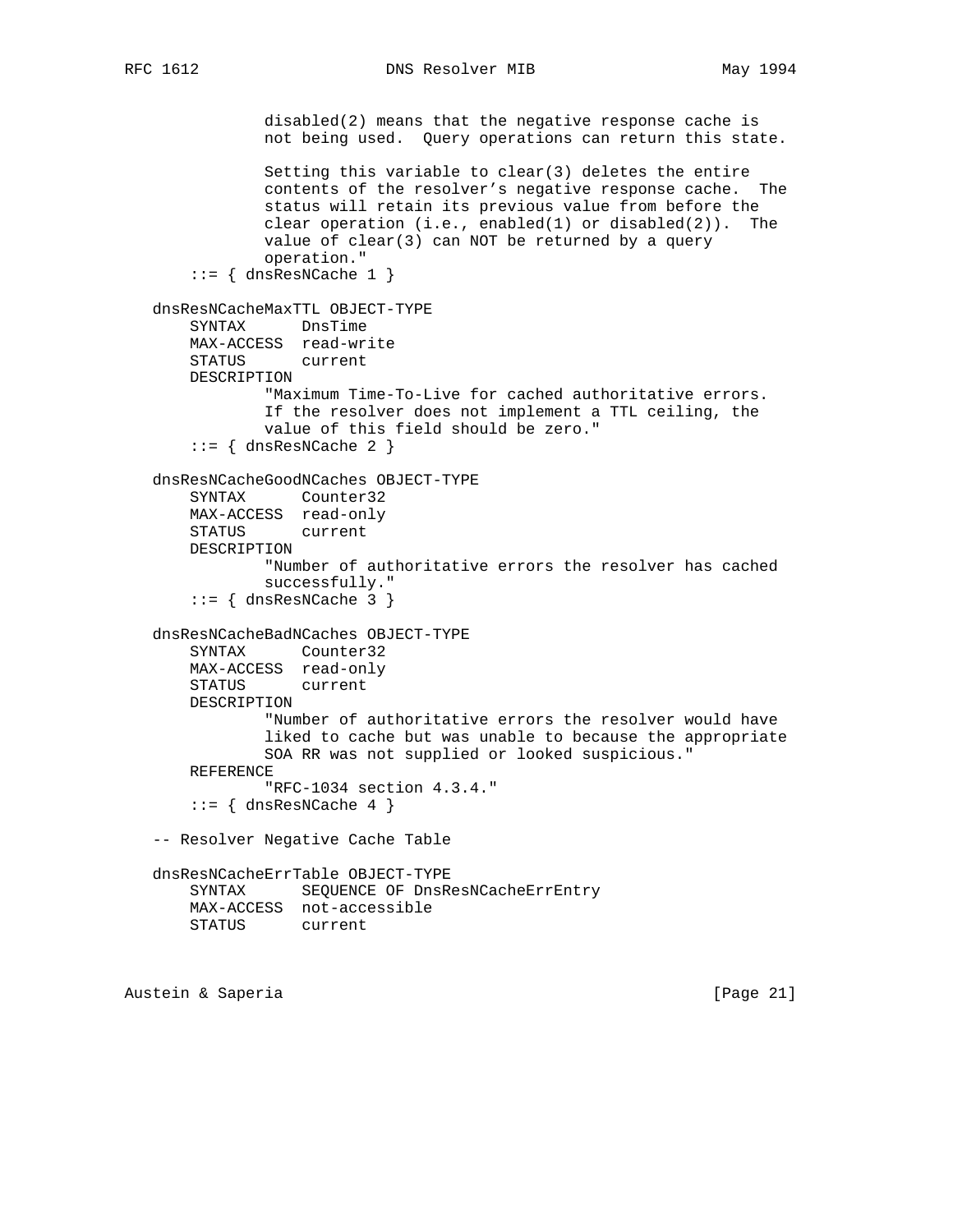```
 DESCRIPTION
             "The resolver's negative response cache. This table
             contains information about authoritative errors that
             have been cached by the resolver."
    ::= { dnsResNCache 5 }
 dnsResNCacheErrEntry OBJECT-TYPE
    SYNTAX DnsResNCacheErrEntry
    MAX-ACCESS not-accessible
    STATUS current
    DESCRIPTION
             "An entry in the resolver's negative response cache
             table. Only the resolver can create rows. SNMP SET
             requests may be used to delete rows."
     INDEX { dnsResNCacheErrQName,
                 dnsResNCacheErrQClass,
                 dnsResNCacheErrQType,
                 dnsResNCacheErrIndex }
     ::= { dnsResNCacheErrTable 1 }
 DnsResNCacheErrEntry ::=
     SEQUENCE {
         dnsResNCacheErrQName
            DnsNameAsIndex,
         dnsResNCacheErrQClass
            DnsQClass,
         dnsResNCacheErrQType
             DnsQType,
         dnsResNCacheErrTTL
             DnsTime,
         dnsResNCacheErrElapsedTTL
            DnsTime,
         dnsResNCacheErrSource
            IpAddress,
         dnsResNCacheErrCode
            INTEGER,
         dnsResNCacheErrStatus
            RowStatus,
         dnsResNCacheErrIndex
            Integer32,
         dnsResNCacheErrPrettyName
           DnsName
     }
 dnsResNCacheErrQName OBJECT-TYPE
    SYNTAX DnsNameAsIndex
    MAX-ACCESS not-accessible
```

```
 STATUS current
```
Austein & Saperia (Page 22)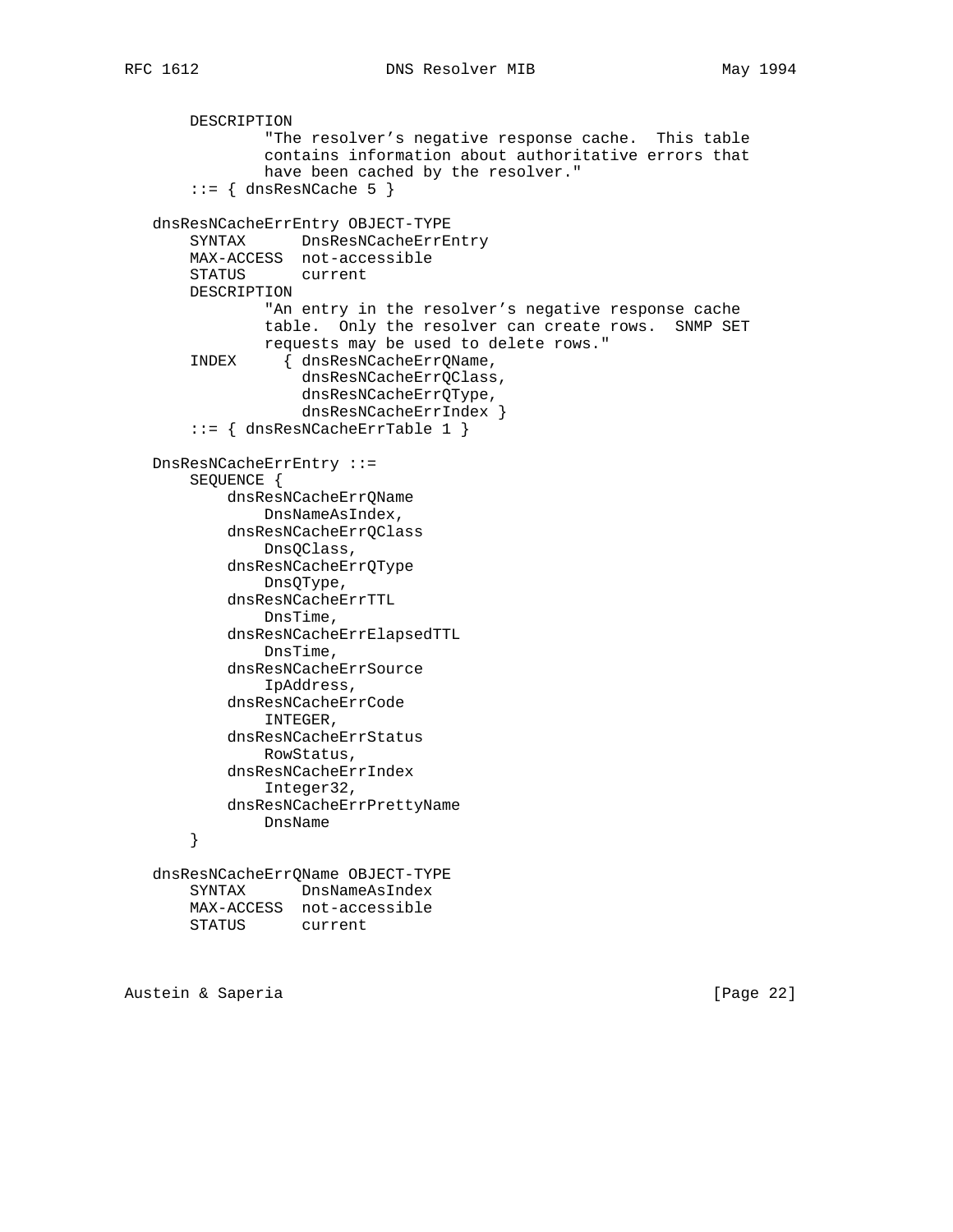```
 DESCRIPTION
            "QNAME associated with a cached authoritative error."
    REFERENCE
             "RFC-1034 section 3.7.1."
     ::= { dnsResNCacheErrEntry 1 }
 dnsResNCacheErrQClass OBJECT-TYPE
    SYNTAX DnsQClass
    MAX-ACCESS not-accessible
    STATUS current
    DESCRIPTION
            "DNS QCLASS associated with a cached authoritative
            error."
     ::= { dnsResNCacheErrEntry 2 }
 dnsResNCacheErrQType OBJECT-TYPE
    SYNTAX DnsQType
    MAX-ACCESS not-accessible
    STATUS current
    DESCRIPTION
             "DNS QTYPE associated with a cached authoritative error."
     ::= { dnsResNCacheErrEntry 3 }
 dnsResNCacheErrTTL OBJECT-TYPE
    SYNTAX DnsTime
    MAX-ACCESS read-only
    STATUS current
    DESCRIPTION
             "Time-To-Live of a cached authoritative error at the time
             of the error, it should not be decremented by the number
            of seconds since it was received. This should be the
            TTL as copied from the MINIMUM field of the SOA that
             accompanied the authoritative error, or a smaller value
            if the resolver implements a ceiling on negative
            response cache TTLs."
    REFERENCE
             "RFC-1034 section 4.3.4."
     ::= { dnsResNCacheErrEntry 4 }
 dnsResNCacheErrElapsedTTL OBJECT-TYPE
    SYNTAX DnsTime
    MAX-ACCESS read-only
    STATUS current
    DESCRIPTION
            "Elapsed seconds since authoritative error was received."
     ::= { dnsResNCacheErrEntry 5 }
```
Austein & Saperia (Page 23)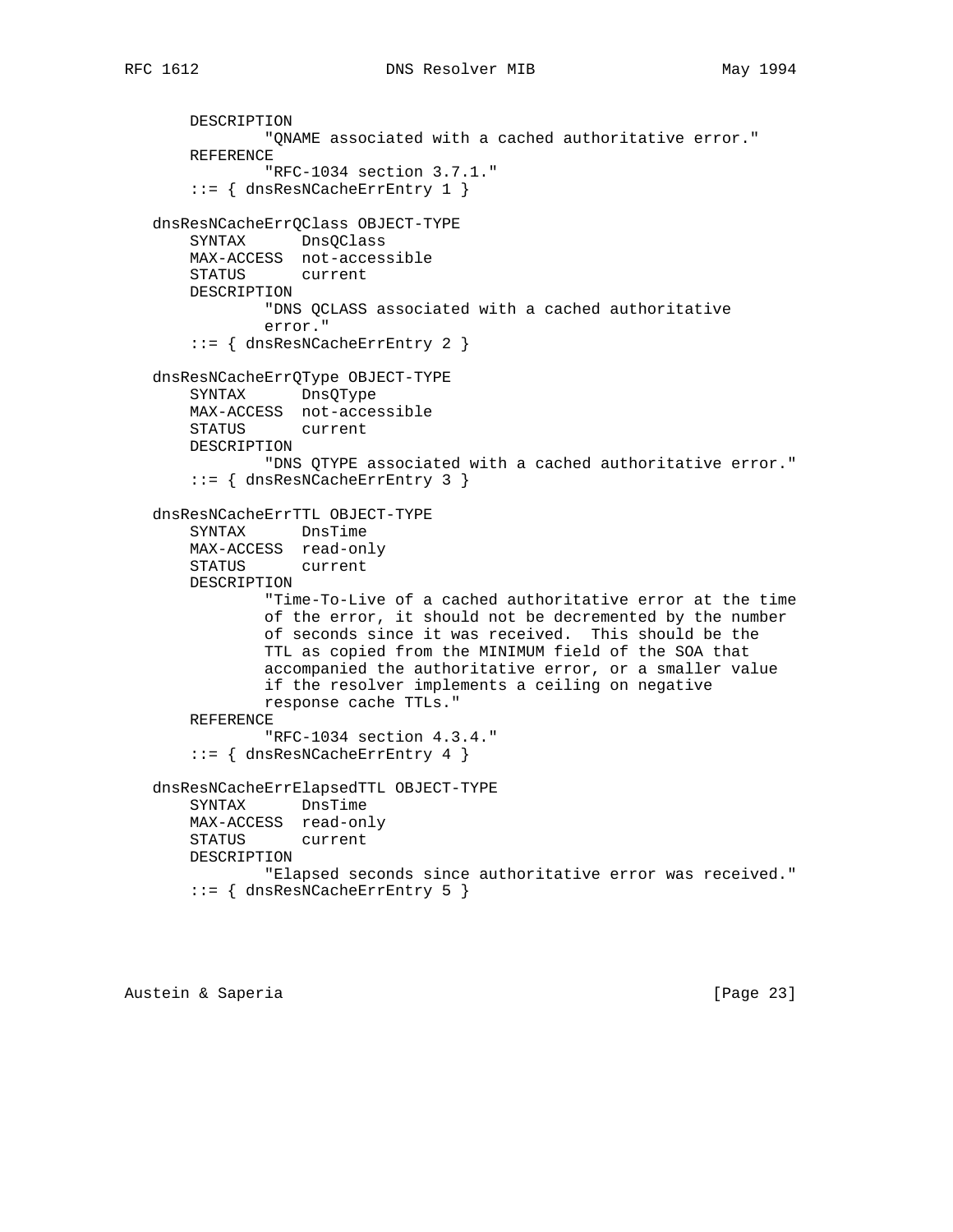```
 dnsResNCacheErrSource OBJECT-TYPE
 SYNTAX IpAddress
 MAX-ACCESS read-only
       STATUS current
       DESCRIPTION
               "Host which sent the authoritative error, 0.0.0.0 if
               unknown."
       ::= { dnsResNCacheErrEntry 6 }
   dnsResNCacheErrCode OBJECT-TYPE
      SYNTAX INTEGER { nonexistantName(1), noData(2), other(3) }
       MAX-ACCESS read-only
       STATUS current
       DESCRIPTION
               "The authoritative error that has been cached:
               nonexistantName(1) indicates an authoritative name error
              (RCODE = 3).
               noData(2) indicates an authoritative response with no
               error (RCODE = 0) and no relevant data.
               other(3) indicates some other cached authoritative
               error. At present, no such errors are known to exist."
       ::= { dnsResNCacheErrEntry 7 }
   dnsResNCacheErrStatus OBJECT-TYPE
       SYNTAX RowStatus
       MAX-ACCESS read-write
       STATUS current
       DESCRIPTION
               "Status column for the resolver negative response cache
               table. Since only the agent (DNS resolver) creates rows
               in this table, the only values that a manager may write
              to this variable are active(1) and destroy(6)."
       ::= { dnsResNCacheErrEntry 8 }
   dnsResNCacheErrIndex OBJECT-TYPE
       SYNTAX Integer32
       MAX-ACCESS read-only
       STATUS current
       DESCRIPTION
               "A value which makes entries in the table unique when the
               other index values (dnsResNCacheErrQName,
               dnsResNCacheErrQClass, and dnsResNCacheErrQType) do not
               provide a unique index."
       ::= { dnsResNCacheErrEntry 9 }
```
Austein & Saperia **business** [Page 24]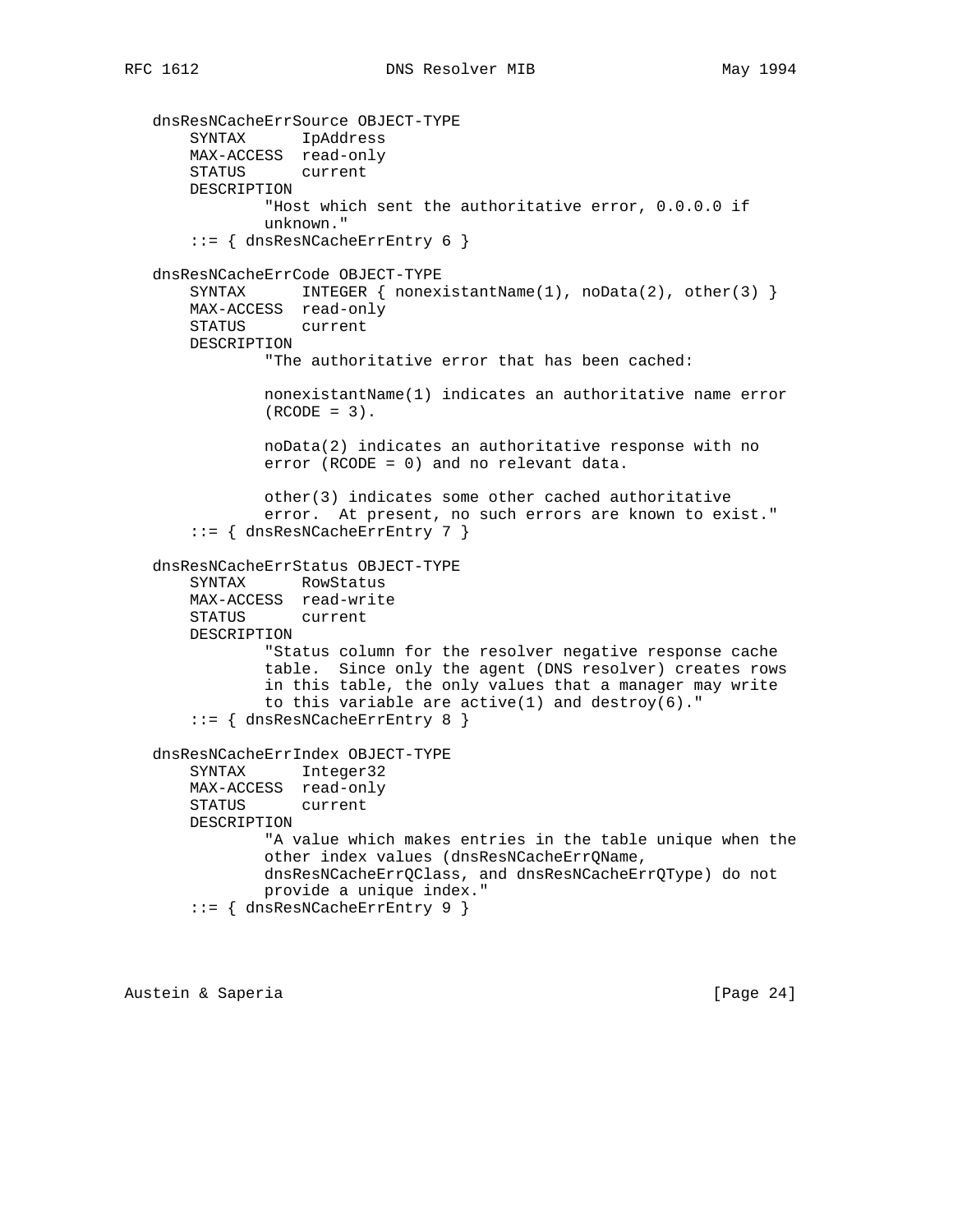```
 dnsResNCacheErrPrettyName OBJECT-TYPE
       SYNTAX DnsName
       MAX-ACCESS read-only
       STATUS current
       DESCRIPTION
               "QNAME associated with this row in the table. This is
               identical to the dnsResNCacheErrQName variable, except
               that character case is preserved in this variable, per
               DNS conventions."
       REFERENCE
               "RFC-1035 section 2.3.3."
       ::= { dnsResNCacheErrEntry 10 }
   -- Resolver Optional Counters Group
   dnsResOptCounterReferals OBJECT-TYPE
       SYNTAX Counter32
       MAX-ACCESS read-only
       STATUS current
       DESCRIPTION
               "Number of responses which were received from servers
               redirecting query to another server."
       ::= { dnsResOptCounter 1 }
   dnsResOptCounterRetrans OBJECT-TYPE
 SYNTAX Counter32
 MAX-ACCESS read-only
       STATUS current
       DESCRIPTION
               "Number requests retransmitted for all reasons."
      ::= { dnsResOptCounter 2 }
   dnsResOptCounterNoResponses OBJECT-TYPE
       SYNTAX Counter32
       MAX-ACCESS read-only
       STATUS current
       DESCRIPTION
               "Number of queries that were retransmitted because of no
               response."
       ::= { dnsResOptCounter 3 }
   dnsResOptCounterRootRetrans OBJECT-TYPE
       SYNTAX Counter32
       MAX-ACCESS read-only
       STATUS current
       DESCRIPTION
               "Number of queries that were retransmitted that were to
```
Austein & Saperia (Page 25)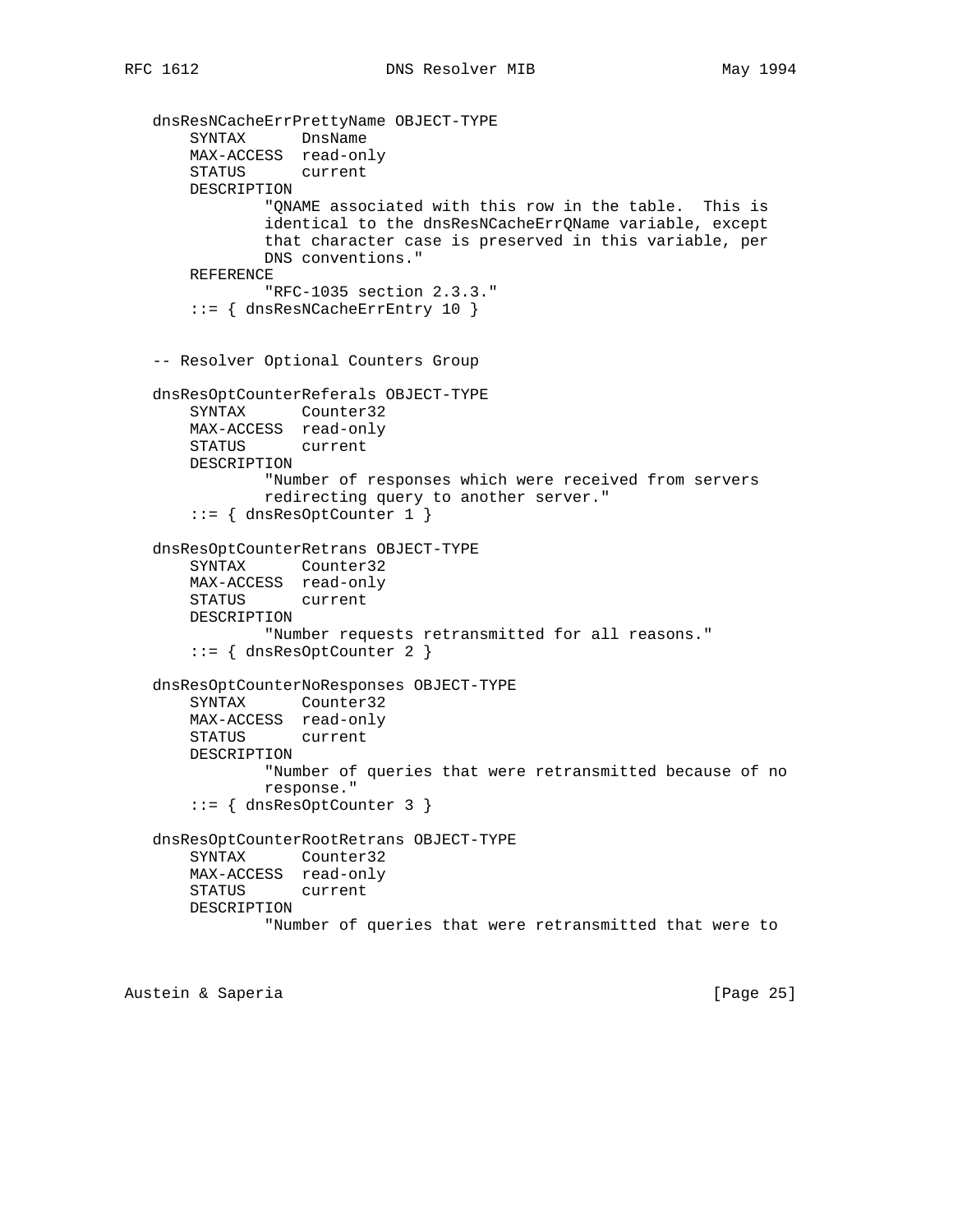root servers." ::= { dnsResOptCounter 4 } dnsResOptCounterInternals OBJECT-TYPE SYNTAX Counter32 MAX-ACCESS read-only STATUS current DESCRIPTION "Number of requests internally generated by the resolver." ::= { dnsResOptCounter 5 } dnsResOptCounterInternalTimeOuts OBJECT-TYPE SYNTAX Counter32 MAX-ACCESS read-only STATUS current DESCRIPTION "Number of requests internally generated which timed out."  $::=$  { dnsResOptCounter 6 } -- SNMPv2 groups. dnsResMIBGroups OBJECT IDENTIFIER ::= { dnsResMIB 2 } dnsResConfigGroup OBJECT-GROUP OBJECTS { dnsResConfigImplementIdent, dnsResConfigService, dnsResConfigMaxCnames, dnsResConfigSbeltAddr, dnsResConfigSbeltName, dnsResConfigSbeltRecursion, dnsResConfigSbeltPref, dnsResConfigSbeltSubTree, dnsResConfigSbeltClass, dnsResConfigSbeltStatus, dnsResConfigUpTime, dnsResConfigResetTime } STATUS current DESCRIPTION "A collection of objects providing basic configuration information for a DNS resolver implementation."  $::=$  { dnsResMIBGroups 1 } dnsResCounterGroup OBJECT-GROUP OBJECTS { dnsResCounterByOpcodeCode, dnsResCounterByOpcodeQueries,

Austein & Saperia (Page 26)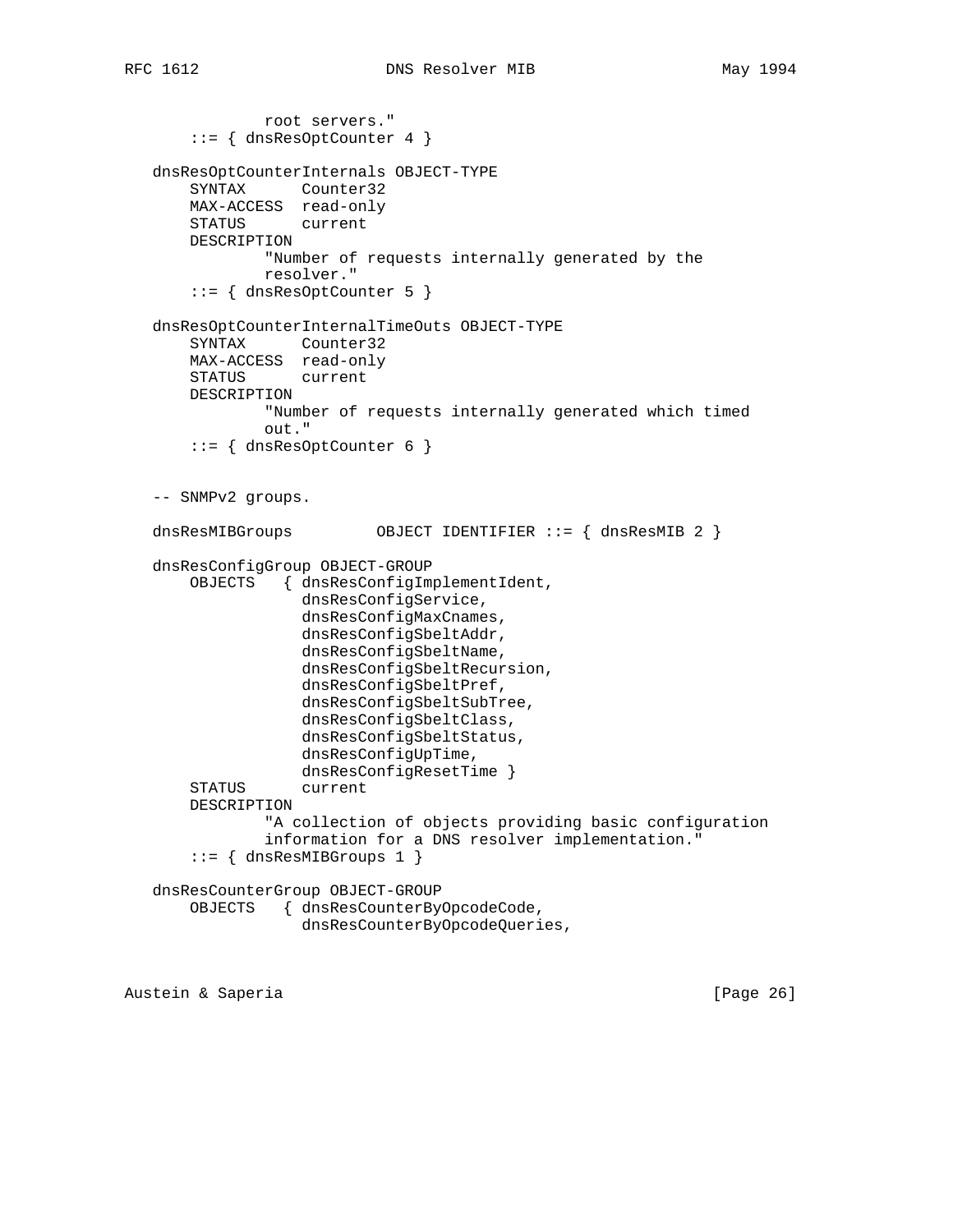```
 dnsResCounterByOpcodeResponses,
                 dnsResCounterByRcodeCode,
                 dnsResCounterByRcodeResponses,
                 dnsResCounterNonAuthDataResps,
                 dnsResCounterNonAuthNoDataResps,
                 dnsResCounterMartians,
                 dnsResCounterRecdResponses,
                 dnsResCounterUnparseResps,
                 dnsResCounterFallbacks }
     STATUS current
     DESCRIPTION
             "A collection of objects providing basic instrumentation
             of a DNS resolver implementation."
    ::= { dnsResMIBGroups 2 }
 dnsResLameDelegationGroup OBJECT-GROUP
     OBJECTS { dnsResLameDelegationOverflows,
                 dnsResLameDelegationSource,
                 dnsResLameDelegationName,
                 dnsResLameDelegationClass,
                 dnsResLameDelegationCounts,
                 dnsResLameDelegationStatus }
     STATUS current
     DESCRIPTION
             "A collection of objects providing instrumentation of
             'lame delegation' failures."
     ::= { dnsResMIBGroups 3 }
 dnsResCacheGroup OBJECT-GROUP
     OBJECTS { dnsResCacheStatus,
                 dnsResCacheMaxTTL,
                 dnsResCacheGoodCaches,
                 dnsResCacheBadCaches,
                 dnsResCacheRRName,
                 dnsResCacheRRClass,
                 dnsResCacheRRType,
                 dnsResCacheRRTTL,
                 dnsResCacheRRElapsedTTL,
                 dnsResCacheRRSource,
                 dnsResCacheRRData,
                 dnsResCacheRRStatus,
                 dnsResCacheRRIndex,
                 dnsResCacheRRPrettyName }
     STATUS current
     DESCRIPTION
             "A collection of objects providing access to and control
             of a DNS resolver's cache."
```
Austein & Saperia (Page 27)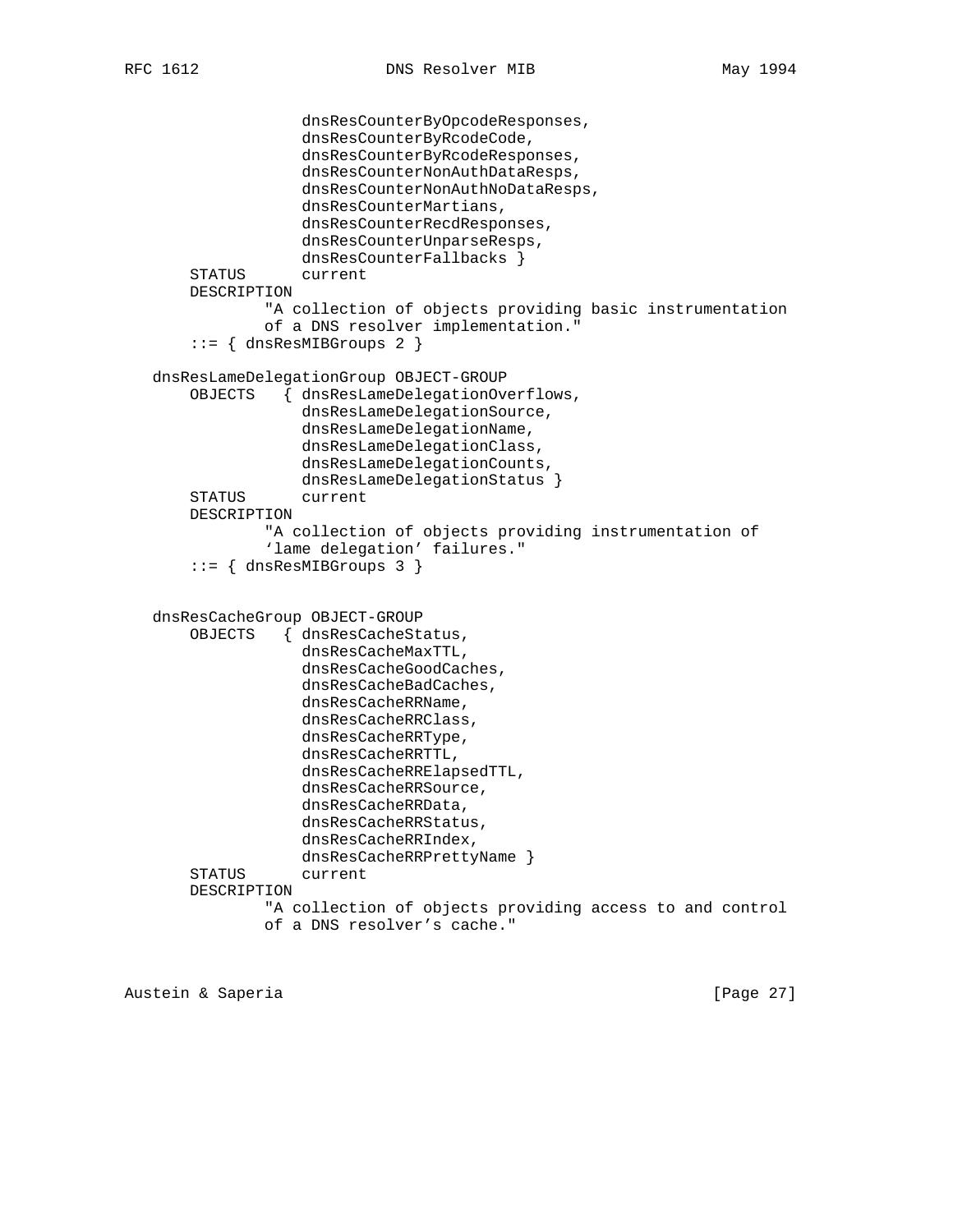```
 ::= { dnsResMIBGroups 4 }
 dnsResNCacheGroup OBJECT-GROUP
     OBJECTS { dnsResNCacheStatus,
                 dnsResNCacheMaxTTL,
                 dnsResNCacheGoodNCaches,
                 dnsResNCacheBadNCaches,
                 dnsResNCacheErrQName,
                 dnsResNCacheErrQClass,
                 dnsResNCacheErrQType,
                 dnsResNCacheErrTTL,
                 dnsResNCacheErrElapsedTTL,
                 dnsResNCacheErrSource,
                 dnsResNCacheErrCode,
                 dnsResNCacheErrStatus,
                 dnsResNCacheErrIndex,
                 dnsResNCacheErrPrettyName }
     STATUS current
     DESCRIPTION
             "A collection of objects providing access to and control
             of a DNS resolver's negative response cache."
     ::= { dnsResMIBGroups 5 }
 dnsResOptCounterGroup OBJECT-GROUP
     OBJECTS { dnsResOptCounterReferals,
                 dnsResOptCounterRetrans,
                 dnsResOptCounterNoResponses,
                 dnsResOptCounterRootRetrans,
                 dnsResOptCounterInternals,
                 dnsResOptCounterInternalTimeOuts }
     STATUS current
     DESCRIPTION
             "A collection of objects providing further
             instrumentation applicable to many but not all DNS
             resolvers."
    ::= { dnsResMIBGroups 6 }
 -- Compliances.
 dnsResMIBCompliances OBJECT IDENTIFIER ::= { dnsResMIB 3 }
 dnsResMIBCompliance MODULE-COMPLIANCE
    STATUS current
    DESCRIPTION
             "The compliance statement for agents implementing the DNS
             resolver MIB extensions."
    MODULE -- This MIB module
```
Austein & Saperia (Page 28)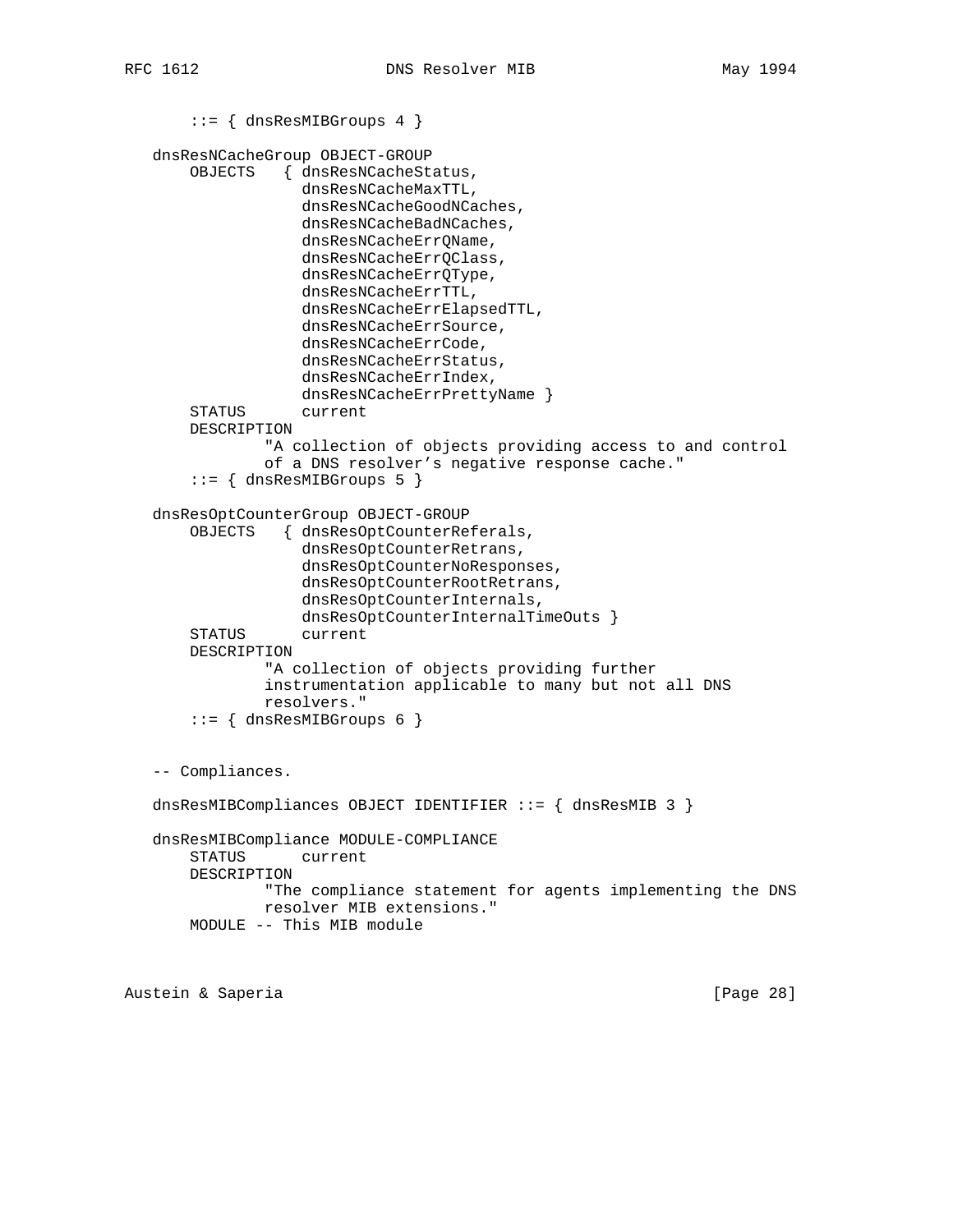MANDATORY-GROUPS { dnsResConfigGroup, dnsResCounterGroup } GROUP dnsResCacheGroup DESCRIPTION "The resolver cache group is mandatory for resolvers that implement a cache." GROUP dnsResNCacheGroup DESCRIPTION "The resolver negative cache group is mandatory for resolvers that implement a negative response cache." GROUP dnsResLameDelegationGroup DESCRIPTION "The lame delegation group is unconditionally optional." GROUP dnsResOptCounterGroup DESCRIPTION "The optional counters group is unconditionally optional." OBJECT dnsResConfigMaxCnames MIN-ACCESS read-only DESCRIPTION "This object need not be writable." OBJECT dnsResConfigSbeltName MIN-ACCESS read-only DESCRIPTION "This object need not be writable." OBJECT dnsResConfigSbeltRecursion MIN-ACCESS read-only DESCRIPTION "This object need not be writable." OBJECT dnsResConfigSbeltPref MIN-ACCESS read-only DESCRIPTION "This object need not be writable." OBJECT dnsResConfigReset MIN-ACCESS read-only DESCRIPTION "This object need not be writable." OBJECT dnsResCacheStatus MIN-ACCESS read-only DESCRIPTION "This object need not be writable." OBJECT dnsResCacheMaxTTL MIN-ACCESS read-only DESCRIPTION "This object need not be writable." OBJECT dnsResNCacheStatus MIN-ACCESS read-only DESCRIPTION "This object need not be writable."

Austein & Saperia **business and Contact Contact Contact Contact Contact Contact Contact Contact Contact Contact Contact Contact Contact Contact Contact Contact Contact Contact Contact Contact Contact Contact Contact Contac**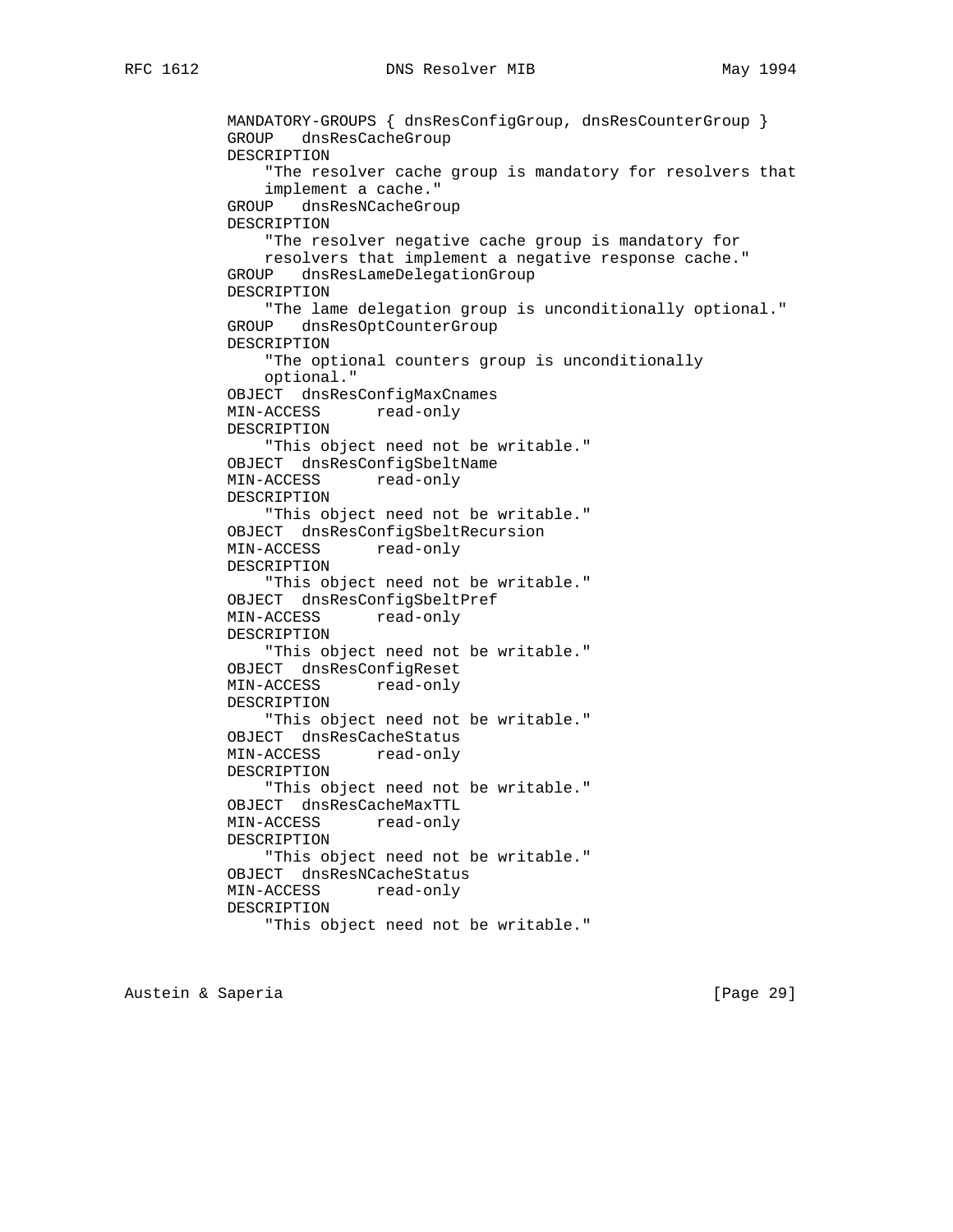OBJECT dnsResNCacheMaxTTL MIN-ACCESS read-only DESCRIPTION "This object need not be writable." ::= { dnsResMIBCompliances 1 }

END

5. Acknowledgements

 This document is the result of work undertaken the by DNS working group. The authors would particularly like to thank the following people for their contributions to this document: Philip Almquist, Frank Kastenholz (FTP Software), Joe Peck (DEC), Dave Perkins (SynOptics), Win Treese (DEC), and Mimi Zohar (IBM).

- 6. References
	- [1] Mockapetris, P., "Domain Names -- Concepts and Facilities", STD 13, RFC 1034, USC/Information Sciences Institute, November 1987.
	- [2] Mockapetris, P., "Domain Names -- Implementation and Specification", STD 13, RFC 1035, USC/Information Sciences Institute, November 1987.
	- [3] Braden, R., Editor, "Requirements for Internet Hosts -- Application and Support, STD 3, RFC 1123, USC/Information Sciences Institute, October 1989.
	- [4] Rose, M., and K. McCloghrie, "Structure and Identification of Management Information for TCP/IP-based internets", STD 16, RFC 1155, Performance Systems International, Hughes LAN Systems, May 1990.
	- [5] McCloghrie, K., and M. Rose, "Management Information Base for Network Management of TCP/IP-based internets", RFC 1156, Hughes LAN Systems, Performance Systems International, May 1990.
	- [6] Case, J., Fedor, M., Schoffstall, M., and J. Davin, "Simple Network Management Protocol", STD 15, RFC 1157, SNMP Research, Performance Systems International, Performance Systems International, MIT Laboratory for Computer Science, May 1990.
	- [7] Rose, M., and K. McCloghrie, Editors, "Concise MIB Definitions", STD 16, RFC 1212, Performance Systems International, Hughes LAN Systems, March 1991.

Austein & Saperia (Page 30)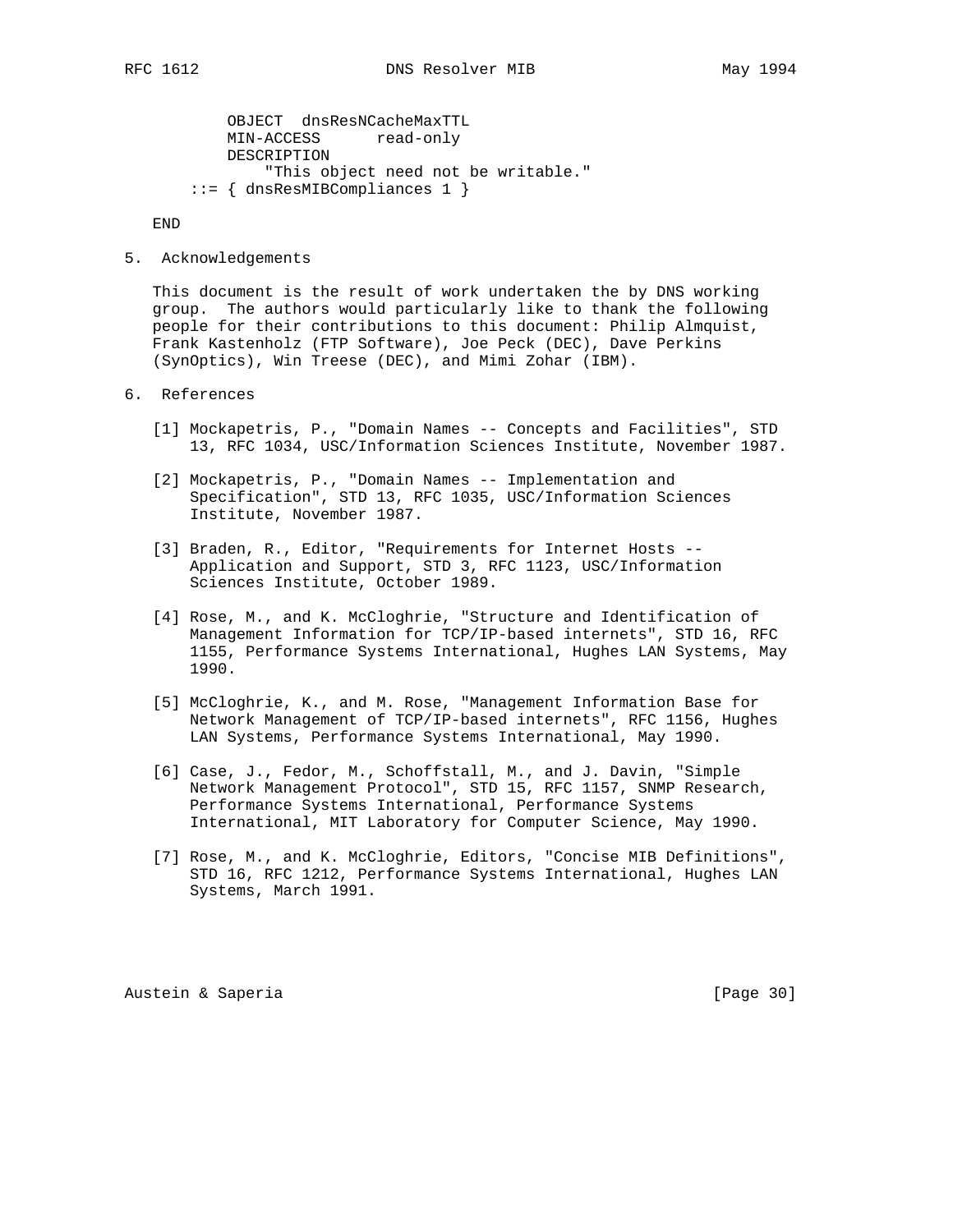- [8] McCloghrie, K., and M. Rose, "Management Information Base for Network Management of TCP/IP-based internets: MIB-II", STD 17, RFC 1213, Hughes LAN Systems, Performance Systems International, March 1991.
- [9] Case, J., McCloghrie, K., Rose, M., and S. Waldbusser, "Structure of Management Information for version 2 of the Simple Network Management Protocol (SNMPv2)", RFC 1442, SNMP Research, Inc., Hughes LAN Systems, Dover Beach Consulting, Inc., Carnegie Mellon University, April 1993.
- [10] Case, J., McCloghrie, K., Rose, M., and S. Waldbusser, "Textual Conventions for version 2 of the the Simple Network Management Protocol (SNMPv2)", RFC 1443, SNMP Research, Inc., Hughes LAN Systems, Dover Beach Consulting, Inc., Carnegie Mellon University, April 1993.
- [11] Case, J., McCloghrie, K., Rose, M., and S. Waldbusser, "Conformance Statements for version 2 of the the Simple Network Management Protocol (SNMPv2)", RFC 1444, SNMP Research, Inc., Hughes LAN Systems, Dover Beach Consulting, Inc., Carnegie Mellon University, April 1993.
- [12] Galvin, J., and K. McCloghrie, "Administrative Model for version 2 of the Simple Network Management Protocol (SNMPv2)", RFC 1445, Trusted Information Systems, Hughes LAN Systems, April 1993.
- [13] Case, J., McCloghrie, K., Rose, M., and S. Waldbusser, "Protocol Operations for version 2 of the Simple Network Management Protocol (SNMPv2)", RFC 1448, SNMP Research, Inc., Hughes LAN Systems, Dover Beach Consulting, Inc., Carnegie Mellon University, April 1993.
- [14] "Information processing systems Open Systems Interconnection Specification of Abstract Syntax Notation One (ASN.1)", International Organization for Standardization, International Standard 8824, December 1987.

Austein & Saperia (Page 31)